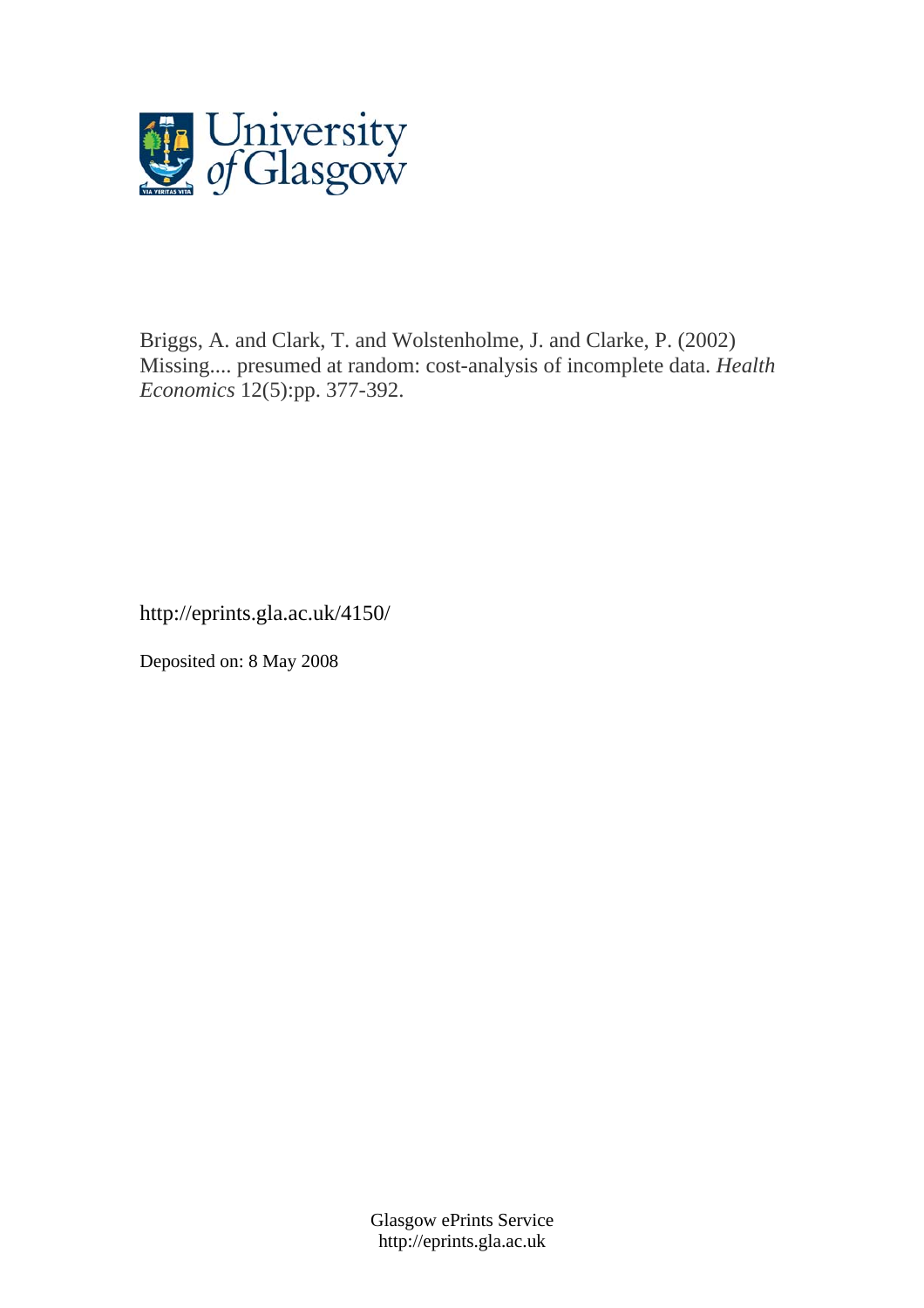# Missing.... presumed at random: cost-analysis of incomplete data

Andrew Briggs<sup>a,\*</sup>, Taane Clark<sup>b</sup>, Jane Wolstenholme<sup>a</sup> and Philip Clarke<sup>a</sup>  $A$ <sup>a</sup> Health Economics Research Centre, University of Oxford, UK  $b$  Centre for Statistics in Medicine, University of Oxford, UK

#### Summary

When collecting patient-level resource use data for statistical analysis, for some patients and in some categories of resource use, the required count will not be observed. Although this problem must arise in most reported economic evaluations containing patient-level data, it is rare for authors to detail how the problem was overcome. Statistical packages may default to handling missing data through a so-called 'complete case analysis', while some recent costanalyses have appeared to favour an 'available case' approach. Both of these methods are problematic: complete case analysis is inefficient and is likely to be biased; available case analysis, by employing different numbers of observations for each resource use item, generates severe problems for standard statistical inference. Instead we explore imputation methods for generating 'replacement' values for missing data that will permit complete case analysis using the whole data set and we illustrate these methods using two data sets that had incomplete resource use information. Copyright

# Introduction

Clinical trials are increasingly including resource use information in addition to health outcome data in order to allow economic evaluation of health care interventions. A recent review of cost assessment of healthcare technologies in clinical trials has highlighted the handling of missing data as an issue for such cost analyses [1]. Even in a most carefully designed study, data on resource use for all patients in a trial are unlikely to be complete. However, it is rare to find any discussion of how missing data were handled in economic evaluations conducted alongside clinical trials. One exception to this is a recent evaluation of hospital at home that acknowledged

... relatively few patients had a complete set of such data. Hence, mean costs for each item of resource use were calculated and then aggregated to estimate the total cost per patient. Statistical testing was therefore not possible at the level of total resource use per patient. (p1804) [2]

While we applaud the clarity with which the authors acknowledged the problem of missing data, we will argue that the chosen solution (known as available case analysis) is not optimal, precisely because it is not clear that it allows statistical testing of the differences in total cost per patient between alternatives under evaluation. The use of this method may also explain why another recent economic evaluation conducted alongside a

<sup>\*</sup>Correspondence to: Health Economics Research Centre, University of Oxford, Institute of Health Sciences, Headington, Oxford OX3 7LF, UK. E-mail: andrew.briggs@ihs.ox.ac.uk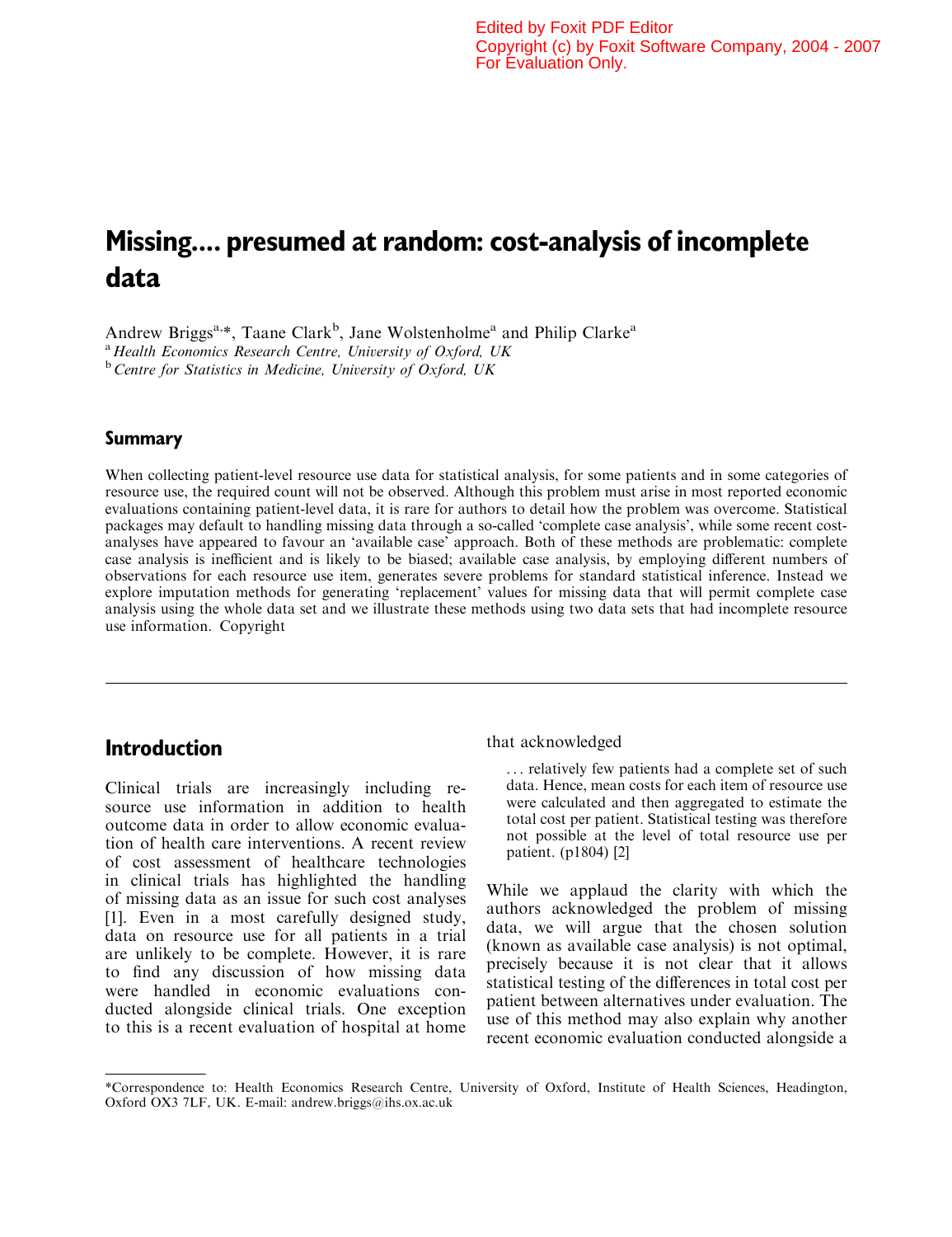clinical trial failed to report any statistical analysis relating to differences in total cost per patient between the two trial arms despite the availability of patient-level information, instead relying on sensitivity analysis to explore the implications of uncertainty [3]. Indeed, we suspect that in most cases, health economists when confronted with missing data will use very simple methods (complete case, available case or unconditional mean imputation) to overcome the problem.

The problem of missing data is not new and has received much attention in the statistical literature as to the appropriate methods for handling missing data. While in principle missing economic data alongside clinical trials is no different to other forms of missing data, the distributional form of cost data (it is commonly highly skewed) may provide challenges for the analyst. Furthermore, since economic evaluation is commonly 'piggybacked' onto clinical trials, there is a danger that economic variables will be considered less important by researchers responsible for data collection which could result in higher rates of missingness.

The purpose of this paper is to explore the available methods for handling missing data, with a view to highlighting the problems associated with the simplistic methods and to introduce more appropriate approaches that maintain the statistical integrity of the analysis. The next section begins with an overview of the problem of missing data and of the methods available for handling the problem. The following section then employs two examples of missing data problems. The first involves a data set on hospitalisation where just one of the variables, length of stay in hospital, suffers from the missing data problem. The second example relates to a cost analysis of patients randomised to either transurethral resection of the prostate or contact-laser revapourisation of the prostate where data were missing for a number of different resource use variables. A final section offers a discussion and an appendix is given listing some popular software packages and algorithms for conducting the analyses reported in the paper.

# Methods for handling missing data

Where data on resource use information has been collected as part of a clinical trial, the cost data set will be counts of resource use for each patient in the costing part of the study. The problem of missingness arises when data are not collected or may not be available for some variables and/or for some patients. This poses a problem for economic analysis as standard statistical techniques have been designed to deal with rectangular data sets.

In this section, a general overview of the missing data problem is given. First the patterns of missingness that can occur are identified. Next the commonly employed notation for the missingness mechanism is outlined. Finally, we review the methods available for handling missing data problem in a health economic context.

### Patterns of missingness

Missing data can arise in a number of ways. Univariate missingness occurs when a single variable in a data set is causing a problem through missing values, while the rest of the variables contain complete information. Unit non-response describes the situation where for some people (observations) no data are recorded for any of the variables. More common, however, is a situation of general or multivariate missingness where some, but not all of the variables will be missing for some of the subjects. Another common type of missingness is known as monotone missing data, which arises in panel or longitudinal studies, and is characterised by information being available up to a certain time point/wave but not beyond that point.

### Missing data mechanisms

Little and Rubin [4] outline three missing data mechanisms:

- 1. Missing completely at random (MCAR). If data are missing under this mechanism then it is as if random cells from the rectangular data set are not available such that the missing values bear no relation to the value of any of the variables.
- 2. Missing at random (MAR). Under this mechanism, missing values in the data set may depend on the value of other observed variables in the data set, but that conditional on those values the data are missing at random. The key is that the missing values do not depend on the values of unobserved variables.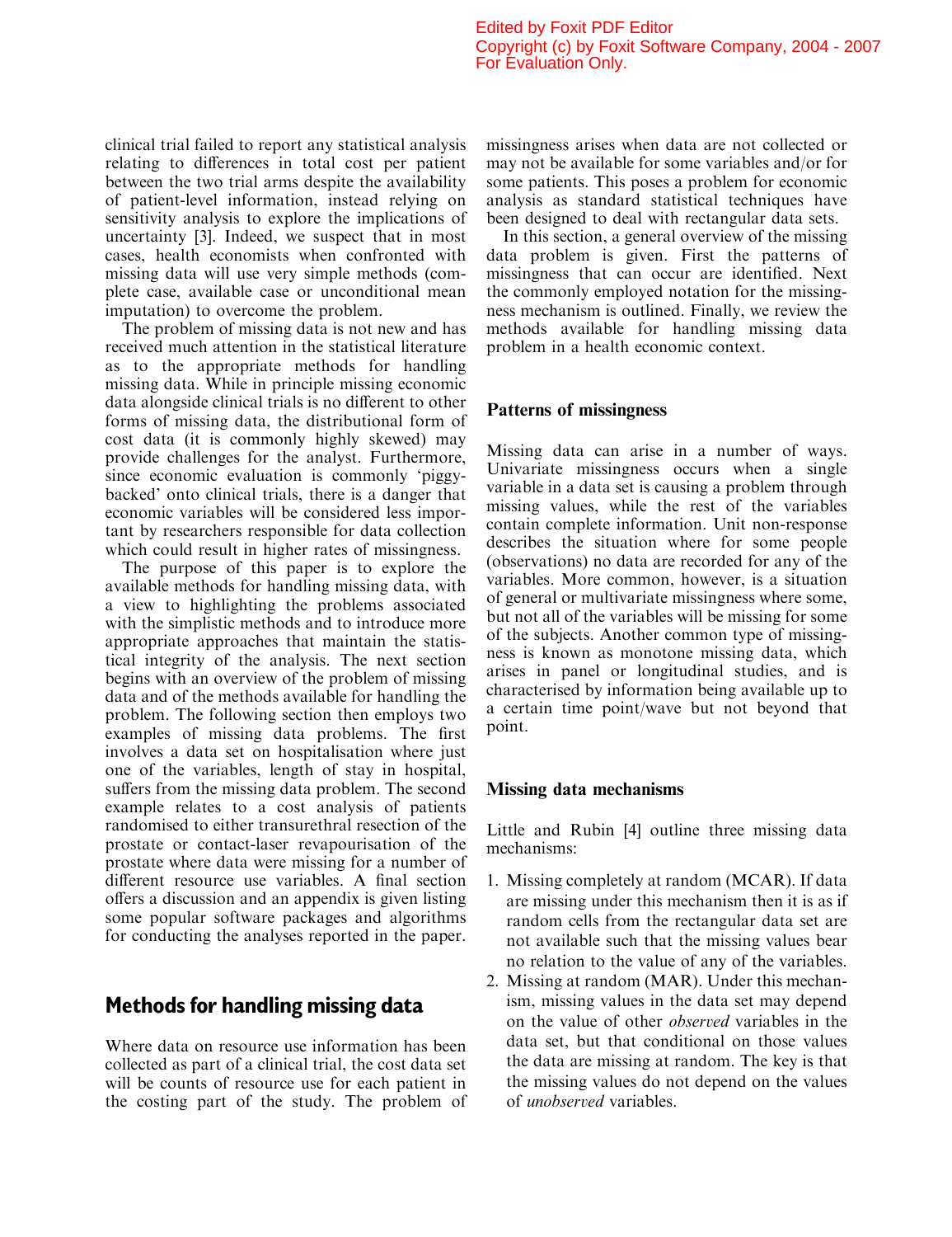For Evaluation Only. Copyright (c) by Foxit Software Company, 2004 - 2007 Edited by Foxit PDF Editor

3. Not missing at random (NMAR) describes the case where missing values do depend on unobserved values.

The difference between these mechanisms is quite subtle, particularly for the first two cases of MCAR and MAR. For example, consider a questionnaire distributed to patients, in order to ascertain their use of health care resources following a particular treatment intervention, where not all the questionnaires are returned. The nonresponse is MCAR if the reason for failure to complete the questionnaire was unrelated to any variables under consideration. Of course, such a situation is unlikely. For example, retired patients may find more time to complete and return a questionnaire than patients who have returned to work. Also, being older on average, the retired patients may make more use of health care resources. If having conditioned on the age and retirement status of the patients in the study nonresponse is at random then the missing data problem is MAR. However, consider that one of the reasons for non-response is that patients are not at home, but have been taken into hospital with complications related to their original procedure. Now the missing data are NMAR since the value of the data that we do not observe is driving the reason for non-response. The methods for dealing with missingness outlined in the rest of the paper are applicable to missing information that is either MCAR or MAR.

#### Naïve methods for handling missing data

This section outlines the simple and *ad hoc* approaches to handling missing data that are often used. The potential problems with these approaches are highlighted and the next section moves on to a description of the more sophisticated imputation procedures.

Complete-case analysis. Complete-case analysis (CCA) or listwise deletion of cases is the default method in most statistical software packages. It involves discarding cases where any variables are missing. The advantages of using this method are that it is easy to do and that the same set of data (albeit a reduced set) is used for all analyses. However, it is inefficient in that it excludes data that are potentially informative for the analysis. Furthermore, CCA will be biased if the complete cases systematically differ from the original sample (e.g. when the missing information is in fact MAR). In practice, CCA may be an acceptable method with small amounts of missing information, but it is difficult to give definitive rules of thumb as to how much missing data may be problematic. In the case of general missingness patterns in multivariate data sets, relatively small numbers of missing data points can result in the listwise deletion of a large number of cases for a CCA, and reduce the power of an analysis.

Available-case analysis. Available-case analysis (ACA) addresses the problem of inefficiency in CCA by estimating the mean for the complete cases for each variable. The major disadvantage is that different samples are used across the analysis, i.e. the sample base varies from one variable to another since a different set of patients contribute to the estimation of different variables. This leads to problems of comparability across variables, in particular regarding the covariance structure in the data set, and may explain why in some stochastic economic evaluations analysts have not reported a statistical analysis [2,3]. Since the primary purpose of cost analysis is to calculate total cost per patient across the resource use variables, then it is clear that available case analysis will lead to the sort of problems in undertaking statistical analysis of per patient cost differences highlighted in the introduction. It should also be clear that available case analysis poses problems for standard regressiontype methods that might be used when the focus of cost-analysis is the marginal effect of important covariates on cost.

#### Imputation methods for missing data

Imputation is where the missing data can be replaced with statistical estimates of the missing values. The goal of any imputation technique is to produce a complete data set that can then be analysed using statistical methods for complete data. The aim, therefore, is to simultaneously overcome the problems associated with both CCA and ACA. Several methods exist for imputing missing values. These are described in more detail below.

Mean imputation (unconditional means). Mean imputation is a popular, though naïve, method for replacing missing data. The mean of the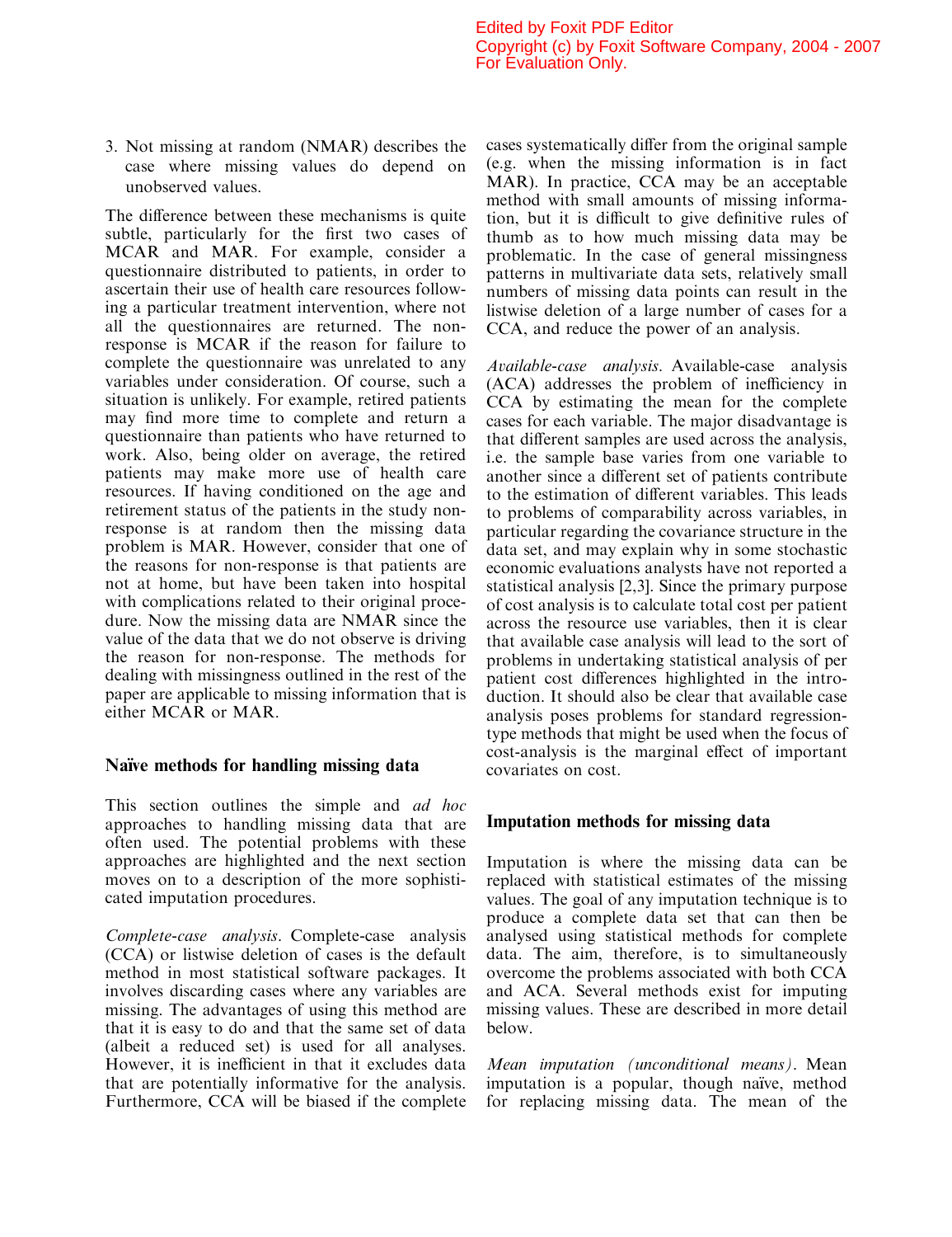observed data for each variable is calculated and substituted into every case with a missing observation for that variable. It is clear that the appeal of unconditional mean imputation lies in its simplicity. However, it is easy to see why this method is seriously flawed. Firstly, by imputing the mean value in a number of cases the estimated variance or standard deviation for that variable will be underestimated (since the imputed values do not differ from the mean or each other). Secondly, estimates of covariances and correlations are also adversely affected due to the fact that the imputed values for each of the variables are by definition unconditional. Therefore the effect of this method will be to water down the observed correlation structure of the data. Thus any further analysis such as regression analysis is questionable.

Regression (conditional) imputation. A much more promising method is to use standard regression analysis to provide estimates of the missing data conditional on complete variables in the analysis. For example, for the simple case of univariate missingness in a single continuous variable Y, we fit a regression model to explain Y by the remaining  $p$  variables represented by the vector  $X$  using the complete cases (subscripted by i):

$$
Y_i = \alpha + \sum_{k=1}^p \beta_k X_{ik} + \varepsilon_i \tag{1}
$$

Predicted values for the expected values of the missing cases of  $Y$  (subscripted by  $j$ ) can be obtained from

$$
\hat{Y}_j = \hat{\alpha} + \sum_{k=1}^p \hat{\beta}_k X_{jk} \tag{2}
$$

It should be emphasised that the equations above could be generalised to include models for noncontinuous data such as binomial or count data. Note that mean imputation from the previous section is equivalent to the simplest form of regression model with only an intercept term.

Missing data are usually multivariate and it is possible to extend the procedure of regressionbased imputation from the univariate case to deal with multivariate missingness. For each missing value in the data set a model can be fitted for that variable employing the complete cases of all the other variables [5]. Where the number of variables with missing values is large, the number of models to be fitted will also be large, however, efficient computational methods (such as Little & Rubin's sweep operator) can be employed [4]. Alternatively, an iterative regression approach can be adopted [6] whereby missing values in a given variable are predicted from a regression of that variable on the complete cases of all other variables in the dataset. This process is repeated for all variables with missing values using complete cases of the other variables including previously imputed values until a completed rectangular data set has been generated. The imputation of missing values for each variable is then re-estimated in turn using the complete set of data and the process continues until the imputed values stop changing.

Other straightforward approaches. In some other approaches, imputations are drawn from the actual values in the data set. For example, in panel data, where data are subject to attrition, the last observation for an individual may be carried forward in time in order to complete the data set, and this approach is widely used. Little and Su [7] have suggested better methods for panel data imputation based on simple row and column fits. Another imputation method is called the hot-deck, as used by the US Census Bureau [8]. This method completes a missing observation by selecting at random, with replacement, a value from those individuals who have matching observed values for other variables (for matching purposes, continuous variables may need to be categorised). A more general approach to the hot-deck is to define a distance function on the basis of observed variables. A missing value is imputed based on an observed value that is close in terms of distance. One such method is predictive mean matching [9]. A similar approach, involves predicting propensity scores for values to be missing for individuals in the data set and then imputing missing values from complete cases with comparable propensity scores, and this method has been suggested for cost data sets with missing values due to attrition [10].

In practice, there are many methods that have been proposed for imputing missing values in order to complete data sets and it is not our intention to provide a comprehensive overview. Instead, we focus on methods that employ a formal statistical model for predicting missing values. The advantage of such methods is that they retain the statistical integrity of the analysis, allowing appropriate inference that includes uncertainty in the prediction of the missing values themselves (see the section on multiple imputation below).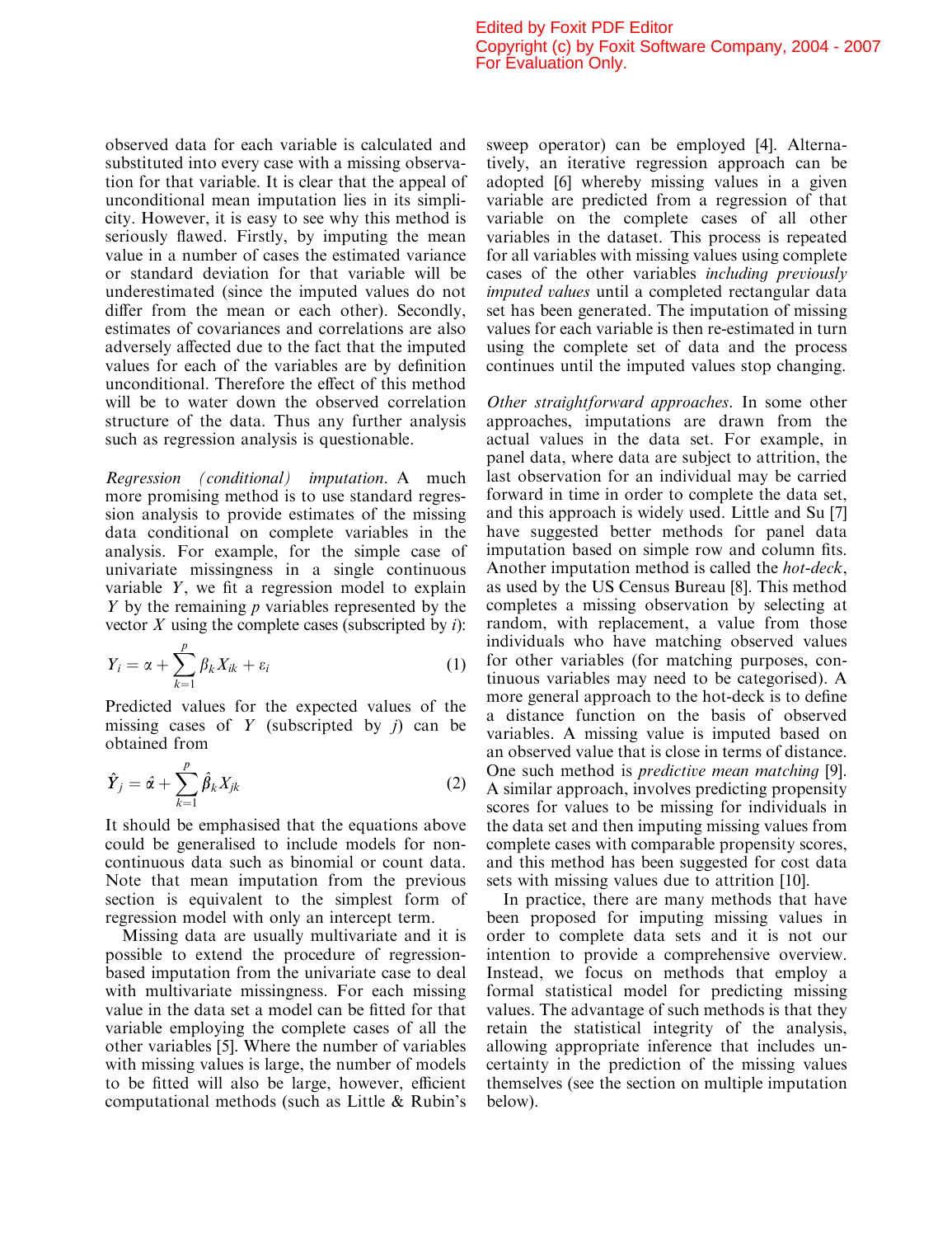Maximum likelihood approaches. The maximum likelihood (ML) approach involves formulating a statistical model and basing inference on the likelihood function of the incomplete data. We will assume that the parameters of interest are the vector of means and the covariance matrix of the variables (or cell probabilities for a multinomial model in the case of strictly categorical data) [11]. In other contexts, these parameters may be measures of effect, such as (log) odds ratios. If there were no missing data, it would be straightforward to fit parameters of the model by ML methods. If there were a univariate missing data problem, then it would be possible to factorise the likelihood in order to predict the missing data conditional only on the observed data. For the problem of multivariate missingness, the likelihood does not factorise. However, use can be made of the Expectation-Maximisation (EM) algorithm [11], which is based on a very simple premise. If we knew the parameters of the model we could estimate the missing data and if we knew the missing values we could estimate the parameters. Therefore the following iterative procedure is suggested:

- 1. Choose starting values for missing data points
- 2. Estimate the parameters
- 3. Re-estimate the missing values, assuming that the new parameter estimates are correct
- 4. Repeat steps 2 & 3 until the results stop changing.

Specifically, the EM algorithm involves iterating between an Estimation-step and a Maximisation-step. The E-step involves averaging the complete-data likelihood over the predictive distribution of the missing data given our parameters in order to provide estimates of the missing data. The M-step involves maximising the likelihood given the complete data set in order to provide updated estimates of the parameters. After convergence [12], the parameters may then be used to generate predicted values for the missing data directly. Starting values for the procedure could easily be obtained from the conditional (or even unconditional) imputation methods described above for complete cases. However, it would be prudent to run the EM algorithm with alternative sets of starting values to ensure that convergence has not occurred at a local maxima.

#### The multiple imputation principle

It is important to recognise that when employing any imputation method we are estimating a missing value that is not observed. It is straightforward to see that in the case of unconditional mean imputation, the variance of the completed variable will be too low, since the imputed means do not contribute to the variance. However, the same is true with the other forms of imputation  $-i$  f the expected value of the missing data point is imputed, although this is the 'best' prediction of the missing value (in the sense of mean squared error), there will be no allowance for the uncertainty associated with the imputation process. For example, if imputations are based on a regression equation, as in Equation (2) for the simple univariate missingness example, then there will be no variation between predicted values for observations with the same values for all of the other non-missing variables. Such 'deterministic' imputation approaches [6] will therefore underestimate the variance of any estimators in subsequent statistical analysis of the imputed data set. Therefore, imputed values of missing data should include a random component to reflect the fact that imputed values are estimated (using so-called 'stochastic' imputation methods [6]) rather than treating the imputed values as if they are known with certainty.

For the regression example, two components to the uncertainty in the imputation process can be distinguished. The first component is the mean squared error from the regression which represents the between observation variability not explained by the regression model. Two approaches to including this error term are either: to select a value at random from a normal distribution with variance equal to the mean squared error from the regression; or to compute the residuals from the regression and to add one of these residuals at random to each of the imputed values from the regression. Of these two approaches, the second non-parametric bootstrap approach is probably preferred since it is straightforward to do and does not rely on the parametric assumption of normally distributed errors. The second component of uncertainty comes from the fact that the coefficients of the regression model are themselves estimated rather than known. The variance of the prediction error for each covariate pattern can be obtained from the variance–covariance matrix and, assuming multivariate normality, this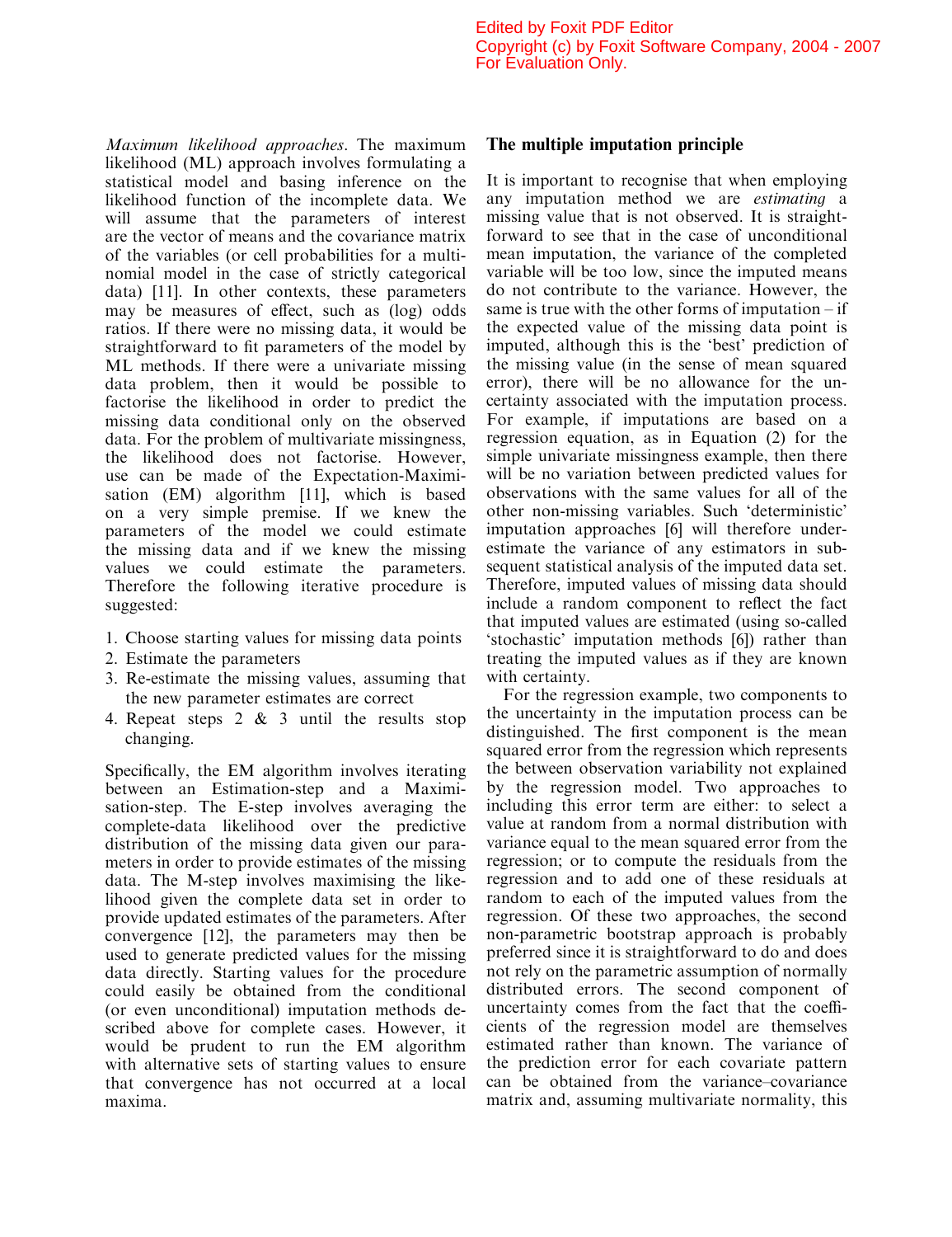component of uncertainty can also be incorporated into the stochastic imputation procedure.

Clearly, once missing values are imputed with a random component, then a complete data set will no longer be unique and the results of any analysis of will be dependent on the particular imputed values. The principle of multiple imputation uses this fact directly in order to allow estimation of variance in statistics of interest in an analysis that include representation of uncertainty in the true values of the missing information.

With multiple imputation, an incomplete data set will have the missing values imputed several  $(M)$  times, where the values to fill in are drawn from the predictive distribution of the missing data, given the observed data. Each imputed data set is then separately analysed with the desired methods for complete data. The variability in the statistic of interest across the alternative data sets then gives an explicit assessment of the increase in variance due to missing data. Thus this variance of each final parameter estimate is composed of two parts: the estimated variance within each imputed data set and the variance across the data sets.

Suppose that the statistic of interest in the analysis is given by  $\theta$ . The steps in the multiple imputation procedure are then:

- 1. Generate M sets of imputed values for the missing data points, thus creating M completed data sets.
- 2. For each completed data set, carry out the standard complete data analysis, obtaining estimate  $\hat{\theta}_i$  of interest and its estimated variance vâr $(\hat{\theta}_i)$  for  $i = 1 \dots M$ .
- 3. Combine the results from the different data sets. The multiple imputation estimate of  $\theta$  is

$$
\hat{\theta} = \frac{1}{M}\sum_{i=1}^M \hat{\theta}_i
$$

(i.e. the mean across the imputed data sets) and multiple imputation estimate of variance is

$$
\begin{aligned} \n\text{var}(\hat{\theta}) &= \frac{1}{M} \sum_{i=1}^{M} \text{var}(\hat{\theta}_i) \\ \n&+ \left(1 + \frac{1}{M}\right) \left(\frac{1}{M-1}\right) \sum_{i=1}^{M} (\hat{\theta}_i - \hat{\theta})^2 \n\end{aligned}
$$

The first term on the right hand side of this equation relates to the variance within the imputed data sets, whereas the term on the far right captures the uncertainty due to the variability in the imputed values, i.e. between the imputed data sets. The term  $1 + 1/M$  is a bias correction factor.

The approximate reference distribution for interval estimates and significance tests is a t distribution with degrees of freedom  $v =$  $(M-1)(1+r^{-1})^2$ , [13] where r is the estimated ratio of the between-imputation component of variance (numerator) to the within-imputation component of variance (denominator).

Rubin [14] shows that the relative efficiency of an estimate based on M complete data sets to one based on an infinite number of them is approximately  $(1 + \gamma/M)^{-1}$ , where  $\gamma$  is the rate of missing data. With 50% missing data, an estimate based on  $M = 5$  complete data sets has a standard deviation that is only about 5% wider than one based on infinite  $M$ . Unless rates of missing data are very high, there is little advantage to using more than five complete data sets [15].

Note that while it is appropriate to average across multiple imputations for additive statistics like the mean and variance care should be taken when generating multiple imputation estimates of other quantities. For example, standard deviations and correlation coefficients should not be estimated by averaging across multiple imputations. Rather, multiple imputation estimates of such quantities should be derived from the multiple imputation variances and covariance.

#### Bayesian simulation methods

Markov chain Monte Carlo (MCMC) is a collection of methods for simulating random draws from non-standard distributions via Markov chains [16]. Data augmentation [17] is an iterative MCMC method for simulating the posterior distribution of the missing values in the data set given the observed values. It can be thought of as a Bayesian equivalent of the EM algorithm using simulation, with the imputation step (corresponding to the E-step) being to generate predicted values for missing data, and the posterior step (corresponding to the M-step) being to estimate the posterior distribution of the parameters given the complete data. Since data augmentation is based on simulation, it does not converge to a point estimate of the parameter of interest, rather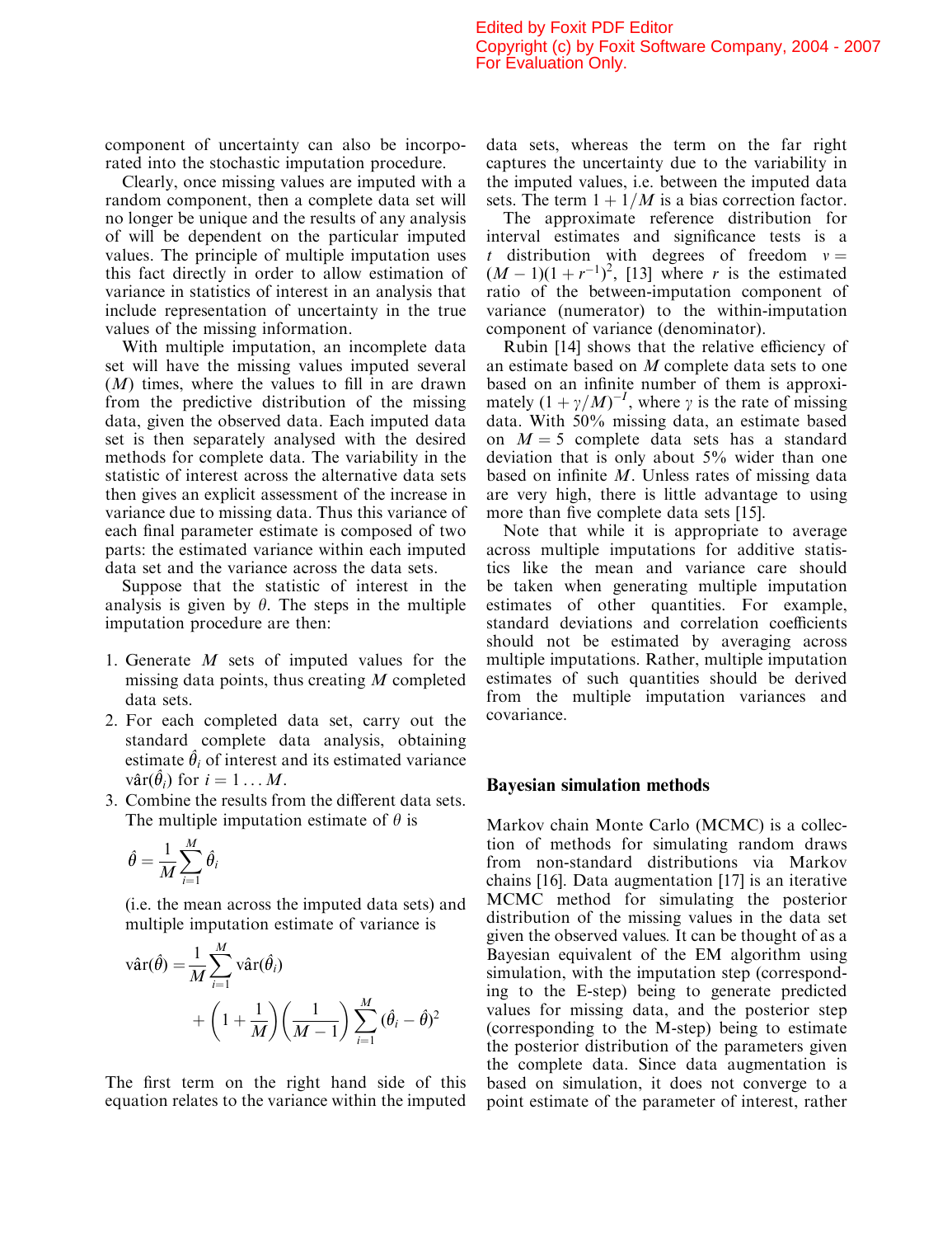the sequence of simulated values converges to the posterior distribution of the parameter.

Two methods, Schafer [11] and Van Buuren [18], use refinements of this methodology as discussed below and have freely available software (see the appendix).

Schafer algorithms. Schafer [11] has developed algorithms that use Bayesian iterative simulation methods to impute multiple rectangular data sets with arbitrary patterns of missing values assuming MAR. By assuming that the multivariate missing problem is distributed either as a multivariate normal for continuous variables, multinomial loglinear for categorical variables, or follows a general location model for a mixture of variables, it can be split into a series of univariate problems. MCMC methods are used to solve the multivariate case by iteration. For example, suppose that the data are multivariate normal, it is then possible to generate imputations (i.e. completed data sets) from this distribution by applying an iterative algorithm that draws samples from a sequence of univariate regressions. It is important to note that the predictors used to describe the missingness should be specified in the univariate regressions for each variable with missing data.

Van Buuren algorithm. Van Buuren [18] has applied an alternative approach that is semiparametric in nature. As for the parametric approach above, each variable has a separate imputation model with a set of predictors that explain the missingness. In addition, an appropriate form (e.g. linear, logistic) is specified depending on the type of variable. For example, binary variables will use a logistic model. Unlike Schafer [11], this methodology does not explicitly assume a particular form for the multivariate distribution, but does assume a multivariate distribution exists and that draws from it can be generated by using MCMC (Gibbs sampling) to sample from the conditional distributions (based on the models). Although, the semi-parametric nature of this approach is very attractive, MCMC must converge to a distribution that exists and not simply alternate between isolated conditional distributions. One way of checking convergence is to observe whether the standard deviations and means of the imputed variables between iterations are free of trend [18].

# Examples of missing data imputation in cost data sets

In this section, the methods of imputation for missing data outlined in the previous section are illustrated. Two data sets are employed. The first is a data set of hospital episodes in the UK prospective diabetes study (UKPDS) where data are missing on length of stay in hospital, i.e. the pattern of missingness is univariate. The second is an example of multivariate missingness in a cost analysis of either transurethral resection or contact-laser revascularisation of the prostate.

### Missing length of stay in hospital

The UKPDS was a randomised controlled trial of therapies for type 2 diabetes [19]. In all, 5102 patients were recruited to the study of whom 3964 were randomised to the main comparison of conventional ( $n = 1138$ ) or intensive ( $n = 2729$ ) management of blood glucose. As part of the study, information on all hospitalisations was collected. A total of 7684 separate hospitalisations were recorded over the 10 year median follow-up of the trial, however, length of stay was not recorded for 1262 (16%) of these. The aim of the analysis is to be able to compare the hospital length of stay between the conventional and intensive management arms of the trial.

Data available in the hospitalisations data set are summarised in Table 1, and shows that complete data are available on the age, sex and body mass index of the patients at entry into the study, as well as specialty codes for the stay and year of study in which the hospitalisation occurred.

Note that it is immediately apparent how complete case analysis can be biased. Since the average number of days in hospital is calculated across each arm of the study, but information on length of stay is only missing for patients who had hospitalisations, the resulting estimates of 13.14 days length of stay in the conventional arm and 10.93 days in the intensive arm (see Table 3), based on complete cases only, are clearly biased downwards. Of course, it could be argued that it is appropriate to base estimates of average length of stay on complete cases from the hospitalisation data only rather than the whole UKPDS patient population. While this is true, note that such an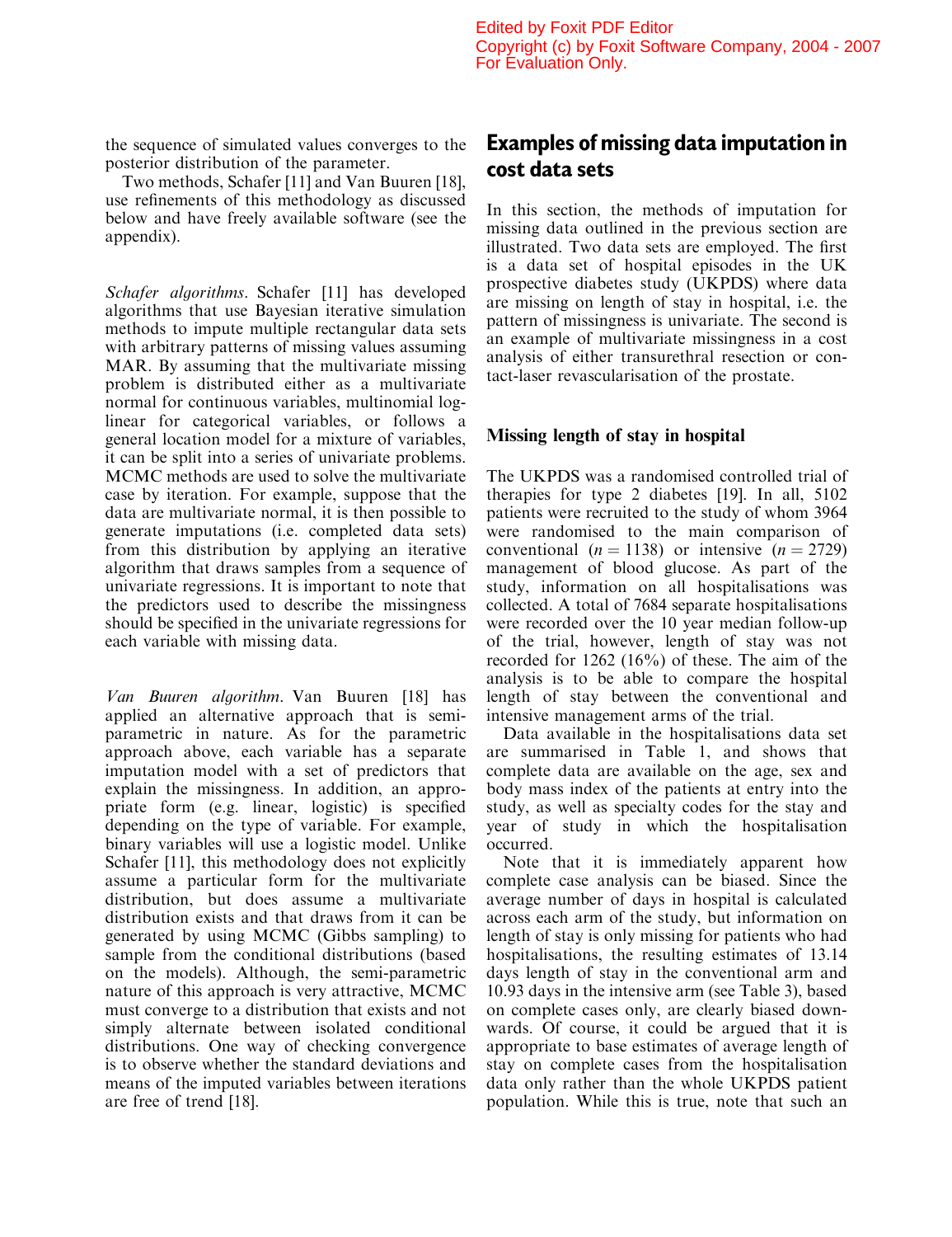| Variable                 | Obs  | $(\%)$ | Mean | SD   | Median | Min          | Max |
|--------------------------|------|--------|------|------|--------|--------------|-----|
| Continuous               |      |        |      |      |        |              |     |
| Length of stay (days)    | 6422 | 84     | 8.3  | 14.4 | 5      | $\mathbf{1}$ | 540 |
| Age                      | 7684 | 100    | 60.6 | 9.3  | 62     | 26           | 83  |
| Year                     | 7684 | 100    | 7.1  | 4.0  | 7      | 1            | 19  |
| <b>BMI</b>               | 7684 | 100    | 27.7 | 5.6  | 27     | 16           | 61  |
| Categorical              |      |        |      |      |        |              |     |
| <b>Sex</b>               |      |        |      |      |        |              |     |
| Male                     | 4398 | 57     |      |      |        |              |     |
| Female                   | 3286 | 43     |      |      |        |              |     |
| Specialty                |      |        |      |      |        |              |     |
| Cardiology               | 1558 | 20     |      |      |        |              |     |
| Other medical            | 854  | 11     |      |      |        |              |     |
| Surgery                  | 727  | 9      |      |      |        |              |     |
| Urology                  | 633  | 8      |      |      |        |              |     |
| Orthopaedics             | 613  | 8      |      |      |        |              |     |
| Gastrointestinal         | 466  | 6      |      |      |        |              |     |
| Ophthalmology            | 437  | 6      |      |      |        |              |     |
| Gynaecology              | 338  | 4      |      |      |        |              |     |
| Neurosurgery             | 271  | 4      |      |      |        |              |     |
| Oncology                 | 269  | 4      |      |      |        |              |     |
| All other                | 1518 | 20     |      |      |        |              |     |
| Therapy group            |      |        |      |      |        |              |     |
| Conventional             | 1138 |        |      |      |        |              |     |
| Intensive                | 2729 |        |      |      |        |              |     |
| Excluded on basis of FPG | 1235 |        |      |      |        |              |     |
| Total patients           | 5102 |        |      |      |        |              |     |

Table 1. Summary statistics for 7684 hospitalisations for 3069 patients of the 5102 total UKPDS patient population

Note: BMI – body mass index; FPG – fasting plasma glucose; Obs – number of observations; SD – standard deviation.

approach implicitly conditions on the fact that a hospitalisation occurred and is therefore a simple version of conditional imputation.

Since length of stay was the only variable that had missing values in the data set, the (stochastic) regression based imputation method was chosen. As it is clear from Table 1 the length of stay in hospital are heavily skewed and so consideration was given to transforming length of stay before fitting the regression model. The natural log transform is often employed when data are constrained to be positive and skewed, and this transformation was indicated by the Box–Cox procedure [20]; therefore a regression model was fitted to log length of stay (employing clustering to account for within patient variability) and the results are presented in Table 2.

While a specification should be chosen to maximise the predictive power of the model, for

simplicity we have used an additive specification (on the log scale) with no interaction terms. Nearly all of the coefficients were found to be significant, however, the explanatory power of the model was disappointingly low with a high residual mean squared error for the model. With concerns over the model's predictive ability, it was especially important to include a random component to the missing value predictions. This was achieved by predicting a log length of stay for the missing data values and adding both a normally distributed prediction error (estimated from the variancecovariance matrix) and a bootstrapped residual from the complete cases while still on the log scale before exponentiating to give predicted lengths of stay.

It is widely known that  $E[h(.)] \neq h(E[.]$  for any non-linear transformation  $h(.)$ , therefore it is common to use a correction when back transforming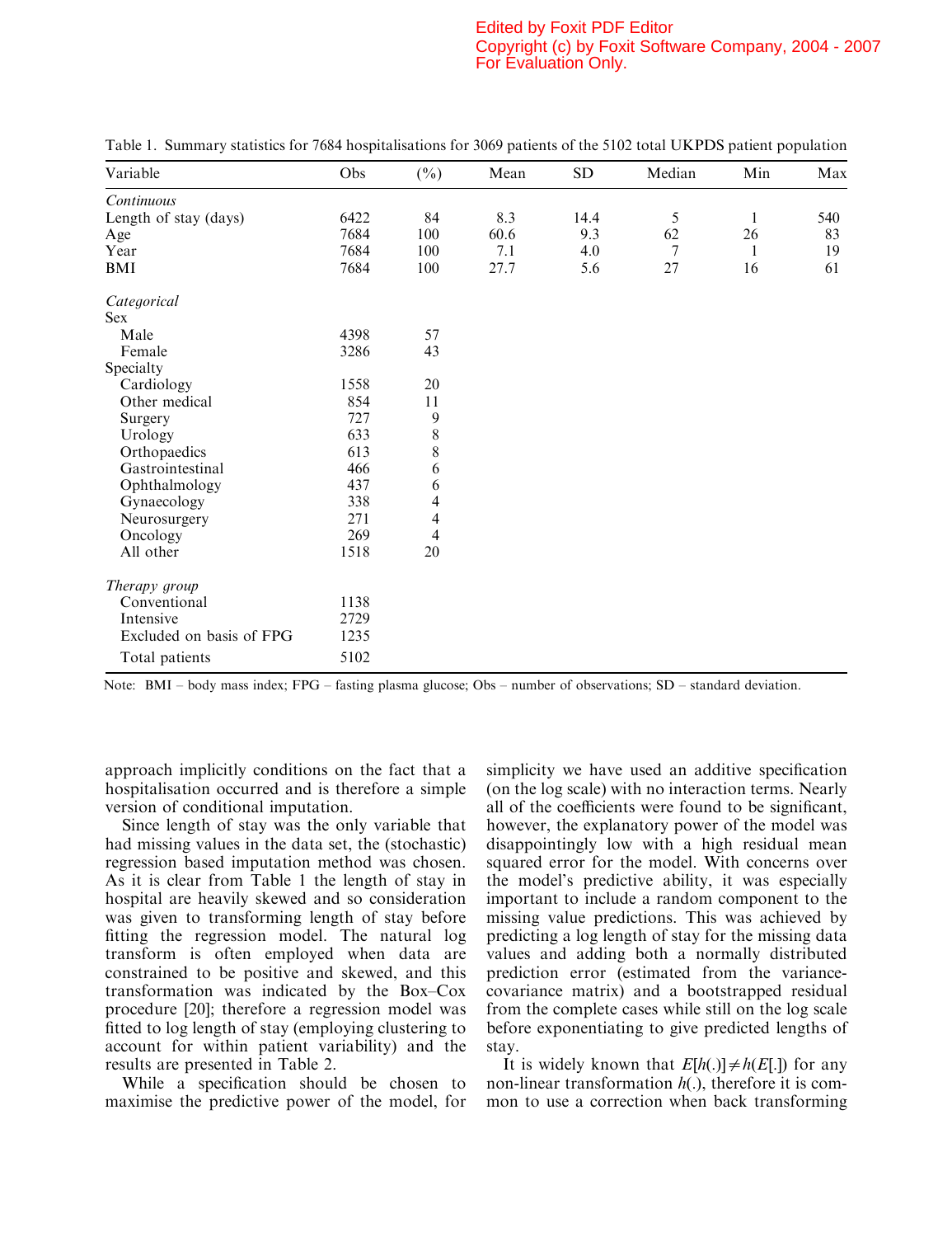| Variable                    | Coefficient | SЕ    | $p$ -value |
|-----------------------------|-------------|-------|------------|
| Constant                    | 1.100       | 0.149 | < 0.001    |
| Year                        | $-0.021$    | 0.004 | < 0.001    |
| Age                         | 0.010       | 0.002 | < 0.001    |
| Male                        | $-0.068$    | 0.036 | 0.056      |
| <b>BMI</b>                  | 0.008       | 0.003 | 0.004      |
| Specialties                 |             |       |            |
| (relative to 'All other'*): |             |       |            |
| Cardiology                  | $-0.153$    | 0.054 | 0.004      |
| Other medicine              | $-0.237$    | 0.055 | < 0.001    |
| Surgery                     | $-0.014$    | 0.059 | 0.811      |
| Urology                     | $-0.409$    | 0.079 | ${<}0.001$ |
| Orthopaedics                | 0.140       | 0.068 | 0.041      |
| Gastrointestinal            | $-0.286$    | 0.073 | < 0.001    |
| Ophthalmology               | $-0.761$    | 0.063 | < 0.001    |
| Gynaecology                 | $-0.207$    | 0.065 | 0.001      |
| Neurosurgery                | 0.266       | 0.089 | 0.003      |
| Oncology                    | $-0.205$    | 0.109 | 0.061      |
| Adjusted $R^2$              | 0.06        |       |            |
| <b>MSE</b>                  | 0.975       |       |            |

Table 2. Results of regression on log length of stay

Note: SE – standard error; MSE – mean squared error; BMI – body mass index. \* Only the top ten most frequently recorded medical specialties are identified in the model, the remaining specialties are grouped together to form a single 'all other' category which represents only a small proportion of the total episodes of hospitalisation.

predictions made on the transformed scale to the original scale. In particular, a nonparametric approach known as smearing is commonly employed [21]. Note, however, that by adding the bootstrapped residual before back transformation, the need for a smearing correction is obviated. This is because the expectation across imputed data points is an unbiased estimate of the expectation on the original scale due to the inclusion of a bootstrapped residual on the transformed scale.

The process of imputation described above was repeated five times to give five complete data sets for analysis by multiple imputation methods. Summary information for these data is presented in the upper part of Table 3 including the results of the CCA already introduced above. The multiple imputation analysis for these data is presented in lower section of Table 3, based on the assumption that the variable of interest is the difference in length of stay between treatment arms in the trial. Despite the clear downward bias of the CCA on the absolute estimates of length of stay in each arm, the estimated difference is not greatly affected. CCA slightly underestimates the difference in length of stay and its associated standard error relative to the multiple imputation based estimate. The ratio of the between/within data set variance is very low indicating that the uncertainty in the process of imputing the missing values is not having a major impact on the analysis.

#### Multivariate missingness in cost data

These data were taken from an economic evaluation performed alongside a randomised controlled trial in which 100 patients were randomised to either transurethral resection of the prostate (TURP) or contact-laser vaporisation of the prostate (Laser) [22]. All resources associated with the surgical interventions, post-operative hospital stay, community care and re-operations due to treatment failures were identified over a 24-month follow-up period, and the volumes of resources used by each patient were measured. In all, 12 categories of resource use were measured for each arm of the study; unit costs were then applied to these resource volumes to obtain costs per patient. Table 4 shows the resource costs and summary statistics for the resource volumes.

All resources were considered counts except irrigation volume (continuous), operating time (continuous), re-catheterisation (binary) and reoperation (binary). Because of skew, operating time and irrigation volume were transformed using logarithms. Re-operation is the most expensive cost, but was not prevalent with only 3 procedures performed.

Table 4 also shows the degree of missing data for each resource. Of the 53 prostate cancer patients treated by TURP, 10.4% of the data points were missing, whereas for the 47 patients treated by laser 9.6% were missing. Irrigation volume had the most missing data in each group. Adopting a case-deletion approach to the 120  $(10\%)$  missing data points results in 45 (%) of the cases being discarded. This is due to the multivariate nature of the missing values. Table 5 illustrates this and shows the relationship between missing cells and observations. Of the 45  $(\%)$ discarded above, half are missing one or two values only. More than half of the missing data points resulted from incomplete irrigation volume and community care variables. The missingness patterns of individual visit variables and within the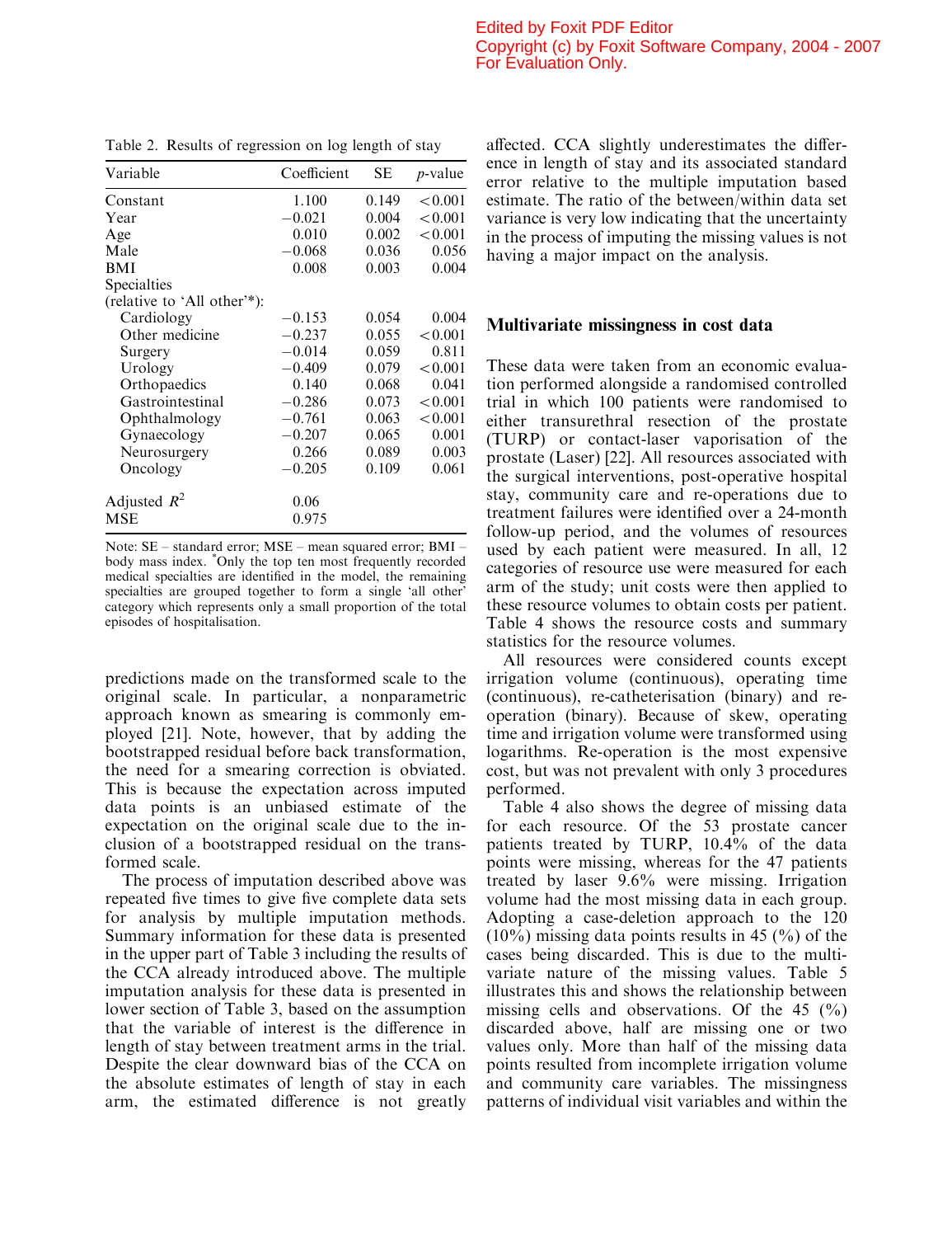For Evaluation Only. Copyright (c) by Foxit Software Company, 2004 - 2007 Edited by Foxit PDF Editor

| Length of stay                | $\boldsymbol{n}$ | Mean  | <b>SD</b> | Min              | Max        |
|-------------------------------|------------------|-------|-----------|------------------|------------|
| Conventional arm              |                  |       |           |                  |            |
| Complete cases                | 861              | 13.14 | 29.52     | $\boldsymbol{0}$ | 474        |
| Imputed data 1                | 1138             | 18.17 | 33.89     | $\mathbf{0}$     | 474        |
| Imputed data 2                | 1138             | 18.05 | 33.30     | $\mathbf{0}$     | 474        |
| Imputed data 3                | 1138             | 18.10 | 33.66     | $\boldsymbol{0}$ | 474        |
| Imputed data 4                | 1138             | 18.09 | 34.54     | $\theta$         | 474        |
| Imputed data 5                | 1138             | 17.82 | 33.02     | $\mathbf{0}$     | 474        |
| Intensive arm                 |                  |       |           |                  |            |
| Complete cases                | 2083             | 10.93 | 19.55     | $\boldsymbol{0}$ | 259        |
| Imputed data 1                | 2729             | 15.65 | 30.75     | $\boldsymbol{0}$ | 981        |
| Imputed data 2                | 2729             | 15.43 | 30.40     | $\theta$         | 985        |
| Imputed data 3                | 2729             | 15.87 | 31.63     | $\theta$         | 971        |
| Imputed data 4                | 2729             | 15.50 | 30.38     | $\theta$         | 985        |
| Imputed data 5                | 2729             | 15.74 | 31.83     | $\mathbf{0}$     | 1016       |
| Multiple imputation analysis: |                  |       |           |                  |            |
| Between arm differences       |                  | Mean  | Variance  | <b>SE</b>        | $p$ -value |
| Complete cases                |                  | 2.21  | 1.20      | 1.09             | 0.05       |
| Imputed data 1                |                  | 2.52  | 1.36      | 1.16             | 0.03       |
| Imputed data 2                |                  | 2.61  | 1.31      | 1.15             | 0.03       |
| Imputed data 3                |                  | 2.23  | 1.36      | 1.17             | 0.05       |
| Imputed data 4                |                  | 2.59  | 1.39      | 1.18             | 0.03       |
| Imputed data 5                |                  | 2.08  | 1.33      | 1.15             | 0.07       |
| Multiple imputation estimates |                  |       |           |                  |            |
| Mean difference               | 2.41             |       |           |                  |            |
| Mean variance                 | 1.35             |       |           |                  |            |
| Variance of means             | 0.06             |       |           |                  |            |
| MI variance                   | 1.41             |       |           |                  |            |
| MI standard error             | 1.19             |       |           |                  |            |
| $p$ -value                    | 0.04             |       |           |                  |            |

Table 3. Summary of multiple imputation data sets and the multiple imputation analysis for the difference in length of stay between the UKPDS treatment arms

Note: MI – multiple imputation.

individual anaesthetic variables and operation times are correlated.

A cost analysis was undertaken to estimate the difference in cost between the Laser and TURP arms of the study employing four possible methods that could be undertaken: complete case analysis; mean imputation; MI based on sampling from parameters estimated using the EM algorithm; MI based on van Buurens MCMC (Bayesian simulation) approach. In both applications of MI, five imputations were generated.

The EM approach was implemented using S-plus routines provided by Schafer [11] and available via the web (see appendix). The assumption of a multivariate normal distribution for the EM algorithm is questionable for these data since most of the variables are counts with more than half of each being zero, and two variables are dichotomous. Indeed, our attempts to estimate parameters using the algorithm based on multivariate normality resulted in failure of the algorithm to converge, even when allowing the algorithm to run beyond the default settings implemented in Schafer's algorithm, suggesting that one or more functions of the missing values are very poorly estimated [11]. The methods for assessing and detecting convergence of the EM algorithm are discussed in detail in Section 3.3.4 of Schafer's book [11].

The continuous data were therefore dichotomised into zero and positive values and the categorical version of Schafer's EM algorithm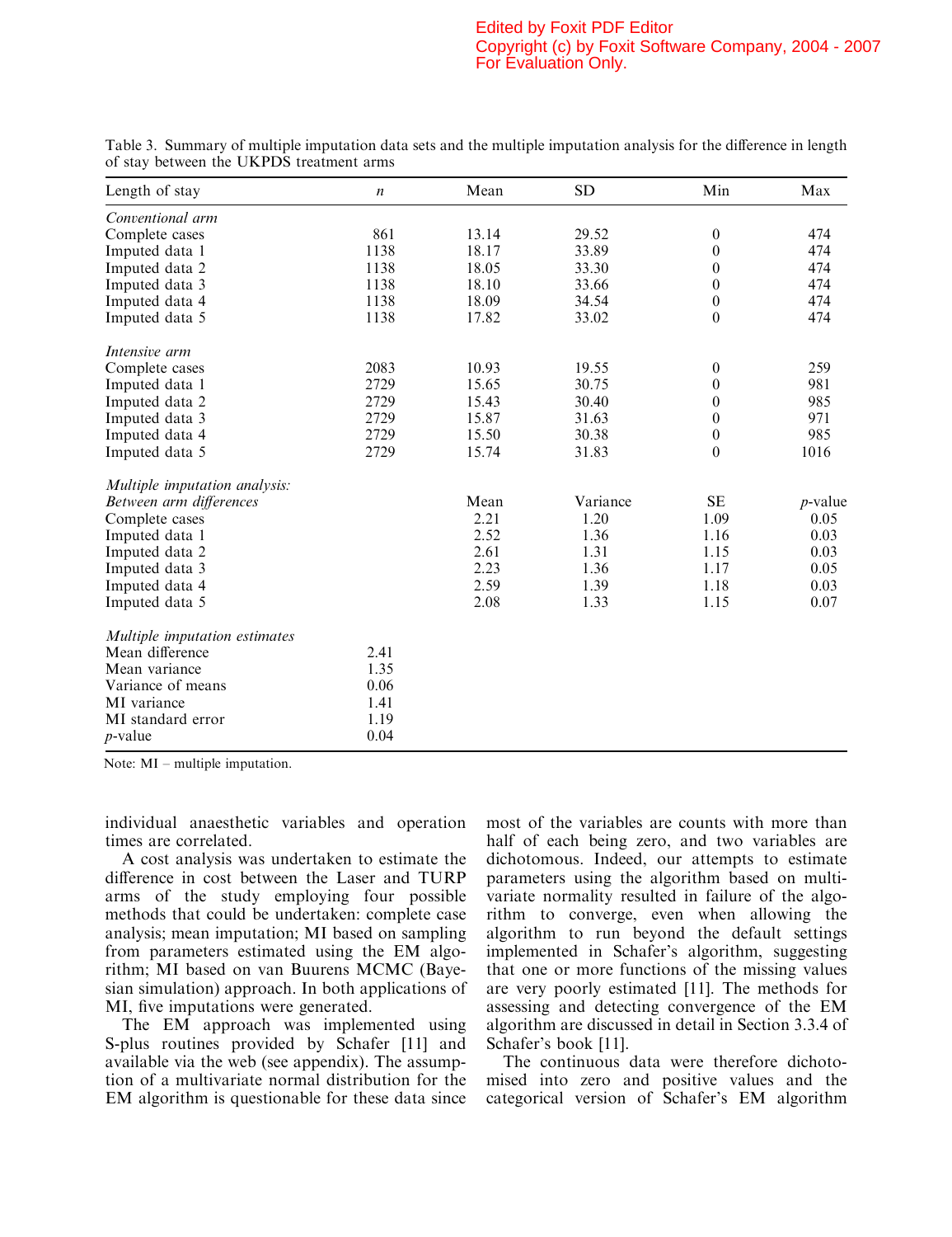| Variable description            |           | Summary statistics |               |              |                 |     |                |              |                 |  |
|---------------------------------|-----------|--------------------|---------------|--------------|-----------------|-----|----------------|--------------|-----------------|--|
|                                 | Unit cost |                    | TURP $(n=53)$ |              |                 |     | Laser $(n=47)$ |              |                 |  |
|                                 | £         | Obs                | $\frac{0}{0}$ | Med<br>(N)   | Range<br>$(\%)$ | Obs | $\frac{0}{0}$  | Med<br>(N)   | Range<br>$(\%)$ |  |
| Irrigation volume               | 3.51      | 41                 | 77.4          | 11.0         | $1.5 - 55.0$    | 30  | 63.8           | 6.0          | $0.0 - 33.0$    |  |
| No. of GP visits                | 25.47     | 47                 | 88.7          | $\theta$     | $0 - 5$         | 40  | 85.1           | 1            | $0 - 12$        |  |
| No. of visits to practice nurse | 6.90      | 47                 | 88.7          | $\mathbf{0}$ | $0 - 3$         | 40  | 85.1           | $\Omega$     | $0 - 10$        |  |
| No. of visits to district nurse | 13.84     | 47                 | 88.7          | $\theta$     | $0 - 2$         | 40  | 85.1           | $\theta$     | $0 - 6$         |  |
| Minutes of operating time.      | 7.87      | 45                 | 84.9          | 38.0         | $7.0 - 90.0$    | 44  | 93.6           | 34.5         | $7.0 - 66.0$    |  |
| No. of general anaesthetics     | 12.43     | 46                 | 86.8          | 1            | $0 - 1$         | 44  | 93.6           | $\mathbf{0}$ | $0 - 1$         |  |
| No. of spinal anaesthetics      | 22.08     | 46                 | 86.8          | $\theta$     | $0 - 2$         | 44  | 93.6           | 2            | $0 - 2$         |  |
| No. of inpatient days           | 96.55     | 46                 | 86.8          | 4            | $1 - 7$         | 43  | 91.5           | 3            | $1 - 10$        |  |
| No. of transfusions             | 2.13      | 49                 | 92.5          | $\mathbf{0}$ | $0 - 6$         | 44  | 93.6           | $\theta$     | $0 - 6$         |  |
| No. of outpatient consultations | 73.55     | 51                 | 96.2          |              | $1 - 2$         | 47  | 100.0          |              | $1 - 4$         |  |
| Re-catheterisation              | 10.56     | 52                 | 98.1          | (22)         | (42)            | 47  | 100.0          | (14)         | (30)            |  |
| Re-operation                    | 981.44    | 53                 | 100.0         | (1)          | (2)             | 47  | 100.0          | (2)          | (4)             |  |
| Obs with no missing cells       |           | 34                 | 58.5          |              |                 | 21  | 51.1           |              |                 |  |
| Non-missing cells               |           | 570                | 89.6          |              |                 | 510 | 90.4           |              |                 |  |
| Missing cells                   |           | 66                 | 10.4          |              |                 | 54  | 9.6            |              |                 |  |

Table 4. Summary statistics of the 100 patients in the prostate cost data set<sup>a</sup>

<sup>a</sup> Excludes fixed costs: TURP £93.76, Laser £398.89; Obs – number of observations; Med – Median.

|                                        |    | Number of missing values in an observation |    |                |   |   |    |            |  |
|----------------------------------------|----|--------------------------------------------|----|----------------|---|---|----|------------|--|
| Variable                               |    | 2                                          | 3  | 4              | 6 | 8 | 10 |            |  |
| Irrigation volume                      | 17 | 3                                          |    | $\overline{c}$ |   |   |    | 29         |  |
| <b>GP</b> visits                       |    |                                            |    |                |   |   |    | 13         |  |
| Practice nurse                         |    |                                            |    |                |   |   |    | 13         |  |
| District nurse                         |    |                                            |    |                |   |   |    | 13         |  |
| Operating time                         |    |                                            |    |                |   |   |    | 11         |  |
| General anaesthetic                    |    |                                            |    |                |   |   |    | 10         |  |
| Spinal anaesthetic                     |    |                                            |    |                |   |   |    | 10         |  |
| Inpatient days                         |    |                                            |    |                |   |   |    |            |  |
| <b>Transfusions</b>                    |    |                                            |    |                |   |   |    |            |  |
| Outpatient consulation                 |    |                                            |    |                |   |   |    |            |  |
| Catheterisation                        |    |                                            |    |                |   |   |    |            |  |
|                                        |    |                                            |    |                |   |   |    | Total: 120 |  |
| Observations missing data <sup>a</sup> | 19 | 4                                          | 15 |                |   |   |    | Total: 45  |  |

Table 5. Summary of the frequency of missing data in the prostate cost data set

<sup>a</sup> 55 observations had no missing data.

was used to provide the parameter estimates and impute missing values. Starting values for the algorithm were the defaults provided by the algorithm, which assume equal probabilities in each of cells of the cross-classification table (see Schafer [11, Section 7.3]).

For the Bayesian simulation approach we employed, a separate imputation model was specified for each variable. The purpose of the models was to provide a set of plausible values for the missing resource data, and this involved two modelling choices: the form of the model (linear, logistic etc.) and the set of predictors that enter the model. For binary variables (e.g. re-catheterisation) we used a logistic model, for continuous variables (e.g. log operation time) we used linear regression, for the visitation and transfusion variables we used a predictive mean matching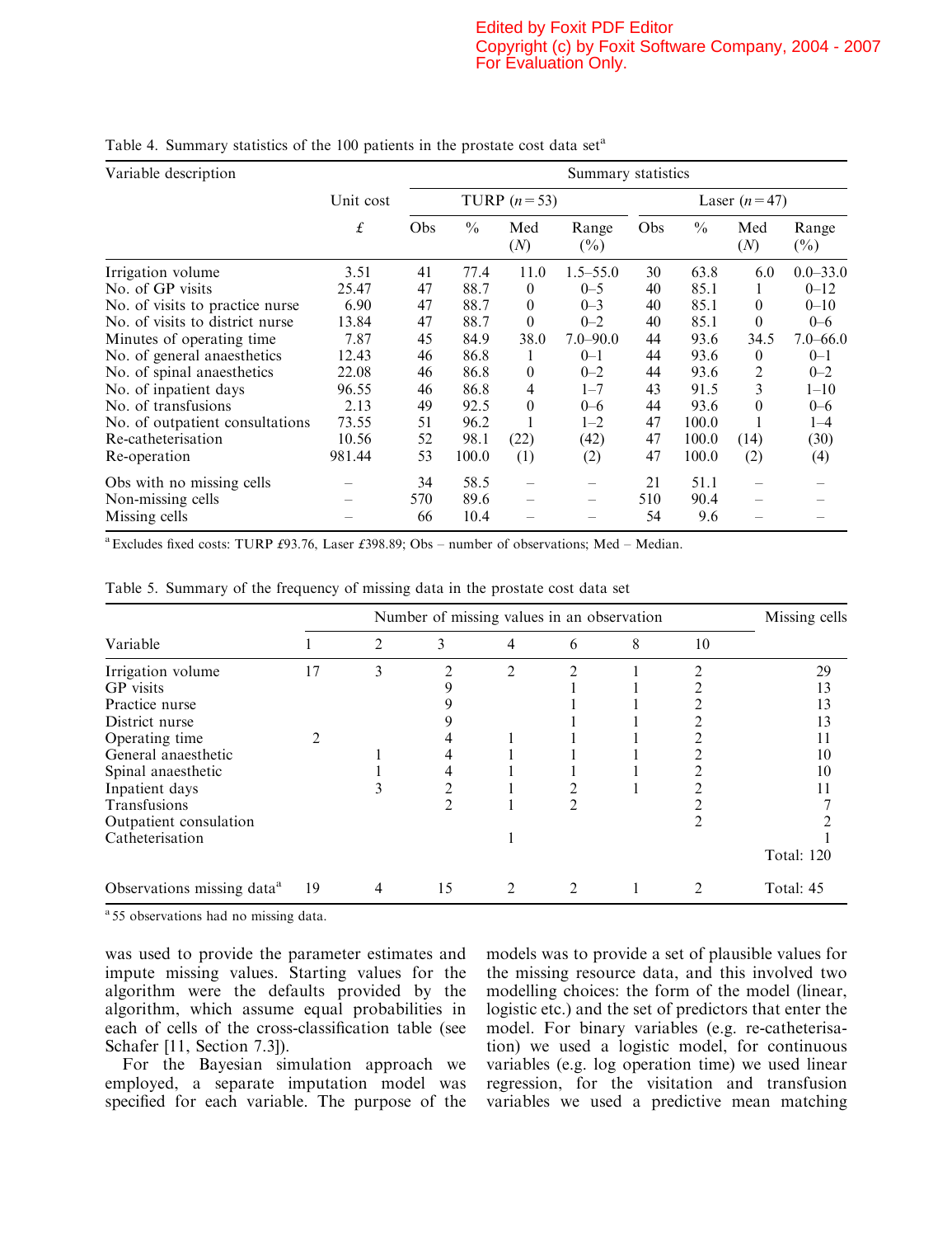model due to the multi-modal and skew nature of the observed data, but for other count variables (e.g. number of outpatient consultations) we applied a multinomial (>2 levels) logistic model. We proposed to confine the imputation model for each resource to include all other resource variables. This is an explicit attempt to model the MAR process, because we assuming the missingness can be explained by observed data. In other cases, auxiliary variables may be available, and it has been observed that including as many predictors in the imputation model as possible tends to make the MAR (and possibly NMAR) assumptions more plausible [18].

The Gibbs sampling algorithm was run for 150 iterations for each of 5 imputations. In general, in the presence of large amounts of missing data, convergence can be obtained in as few as 10 iterations [18]. Plots of the standard deviations and means of the imputations by iteration were free of trend, indicating that the imputationvariability had stabilised and there may be convergence.

The results of these analyses are presented in Table 6. Fixed costs have been excluded from this analysis. It is unfortunate in this particular example, that none of the missing data strategies gives a result that is significant at the conventional 5% level, however, for comparative purposes it is the t-ratio and p-value that show the strength of the evidence in favour of a cost difference between the two treatment alternatives. The CCA strategy produces a cost advantage for the Laser procedure, whilst the other strategies do not – although it would be unwise to infer too much from this given the general lack of significance. The CCA is also relatively inefficient compared to the other methods as evidenced by the large standard error

for the cost difference. The unconditional mean imputation method gives the same estimate of cost difference as the ACA (not presented) but also gives an estimated standard error. Unfortunately, this may be an underestimate of the standard error of the cost difference and as such is potentially seriously misleading for statistical inference. Assuming MAR, the MI approach using Bayesian simulation could be considered to be the most reasonable approach because of its minimal assumptions. Its results are similar to the mean imputation method. The MI approach using EM produces the least absolute difference and has a standard error second only to the CCA in magnitude. Overall, the results in the non-CCA analyses are similar and, perhaps, we may have seen greater differences if there was substantially more than 10% of the data missing.

# **Discussion**

Missing data are very common in health economic evaluations of patient-level data. The standard approach to missing information in many statistical packages is to exclude those individuals for whom data are missing from the analysis, (complete case analysis). In addition to being inefficient, this practice could lead to invalid results if the excluded group is a selective sub-sample (nonrandom sample) from the entire sample – a violation of the MCAR assumption. By contrast, recent cost analyses appear to have employed an available case approach to handling missing data with the consequence that standard statistical methods could not be employed despite the existence of patient-level data.

| Table 6. Effect of various missing data strategies on the statistical analysis of patient-specific cost data* $(f)$ |  |  |
|---------------------------------------------------------------------------------------------------------------------|--|--|
|---------------------------------------------------------------------------------------------------------------------|--|--|

|             |      |     |         |       | Complete case analysis Mean imputation MI using EM parameters MI Van Buuren MCMC |       |         |       |
|-------------|------|-----|---------|-------|----------------------------------------------------------------------------------|-------|---------|-------|
|             |      |     |         |       |                                                                                  |       |         |       |
| N           |      | 24  | 53      | 47    | 53                                                                               | 47    |         | 47    |
| Mean        | 888  | 796 | 853     | 877   | 850                                                                              | 865   | 868     | 890   |
| <b>SD</b>   | 222  | 331 | 230     | 325   | 253                                                                              | 343   | 265     | 338   |
| Diff        |      | 91  |         | $-24$ |                                                                                  | $-15$ |         | $-22$ |
| $SE$ (Diff) |      | 78  |         |       |                                                                                  | 69    |         | 62    |
| $t$ -ratio  | 1.16 |     | $-0.36$ |       | $-0.22$                                                                          |       | $-0.35$ |       |
| $p$ -value  | 0.26 |     | 0.68    |       | 0.81                                                                             |       | 0.72    |       |

Note: L – Laser, T – Turp, MI – Multiple Imputation, MCMC – Markov chain Monte Carlo, EM – Expectation maximisation algorithm,  $^*$ Excludes fixed costs: TURP £93.76, Laser £398.89.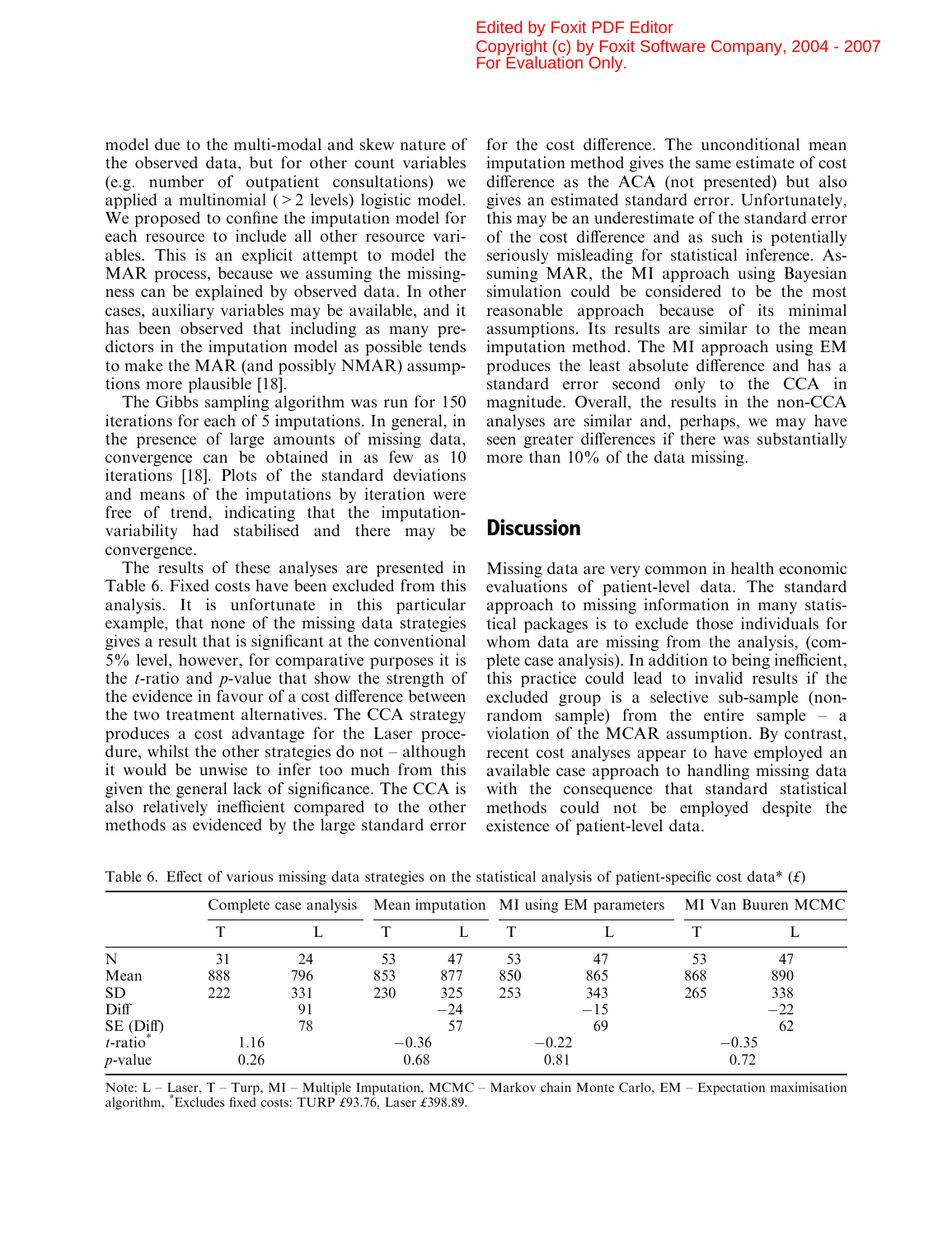This paper reviewed strategies for analysing data in the presence of missing values and illustrated some of those strategies using two examples. Our goal was not to be exhaustive in reviewing this area, but to provide an introduction to more commonly applied methods and software routines. In particular, we have focused on imputation methods that involve statistical modelling such that the uncertainty in the prediction process can be captured through the principle of multiple imputation. Thus, traditionally popular single imputation methods such as the hot deck that involve identifying a nearest neighbour to serve as a surrogate missing value have not been employed

Most of the non-CCA methodologies discussed assume that the data are Missing at Random (MAR), that is, the missing values do not depend on the values of unobserved variables. This is a more realistic assumption than MCAR. We described three broad imputation approaches: regression imputation, the use of the EM algorithm to calculate maximum likelihood estimates for use in imputing the data, and Bayesian simulation methods. Inferences associated with single imputations (i.e. single complete data sets) resulting from these methods tend to overstate precision because they omit the between-imputation component of variability. Multiple imputation, an extension of single imputation, pools more than one complete data set allowing for the uncertainty in the imputations to be appropriately reflected in the analysis.

Our examples demonstrated some fundamental ways of exploring and handling missing data. The proportion of missing data is important. It may be reasonable to perform a CCA if a small percentage of patients are missing data, but as the percentage increases there will be greater inefficiency and more chance of bias. In general, it is advisable to investigate the missing data and, in most cases, attempt to impute or fill in the missing data. In the case of univariate missingness, it may be acceptable to apply a regression imputation making adjustments for the predictions (see the first example based on missing length of stay in the UKPDS).

Most missingness is multivariate and the absence of a small percentage of data points can potentially lead to a depleted CCA. In the second example of Laser versus TURP interventions, 10% of cells were missing, but 45% of patients were removed in a CCA. It seems sensible in this case to impute 10% of the missing data in order to reinstate the extra 45% of patients. Imputation in this setting requires allowances for the correlation between variables, and strictly univariate approaches may be inappropriate. The EM algorithm was employed to estimate a covariance matrix for the variables, but only after making the variables discrete due to the problem of large numbers of zeros for individual parameters. Our preferred method was to use Bayesian simulation to create imputations, particularly the method of Van Buuren [18]. This approach requires the specification of imputation for each model and Gibbs sampling is used to develop a multivariate distribution for the data.

Bayesian methods are becoming increasingly popular and Data augmentation (DA) [5], Gibbs sampling (a particular type of DA) [16,18] and other Markov chain Monte Carlo methods are becoming more widely applied in this area. A Bayesian approach could have been used to handle missing data in the first of our examples, using for example, the WinBUGS [23] software package. In common with many other areas of statistical analysis in the absence of prior information to inform the values of missing data Bayesian and frequentist approaches are not likely to generate substantially different results. Indeed, this was precisely what we discovered when implementing a Bayesian WinBUGS regression model for the UKPDS length of stay data. This emphasises the focus of this article on the importance of handling missing data using appropriate methods rather than on the philosophical discussion of Bayesian versus Frequentist methods. Often the EM algorithm is applied to estimate information that may be used as a starting point for a Bayesian simulation procedure [5].

The presumption of this paper has been on the estimation of missing values when data are MAR. In economic evaluation alongside clinical trials it is common for repeated measures to be taken such that a monotone pattern of missingness is observed with data points on individual being observed up to a certain time point within the study but not beyond. Where this has occurred due to differential recruiting times to a study with a fixed analysis end time then observations are said to be censored. The analysis of censored cost data has been popular area of research in recent years [24–29] and the assumption of uninformative censoring underlying the method equates to the MCAR framework described in this paper.

Where data are missing due to attrition rather than due to censoring then it is unlikely that data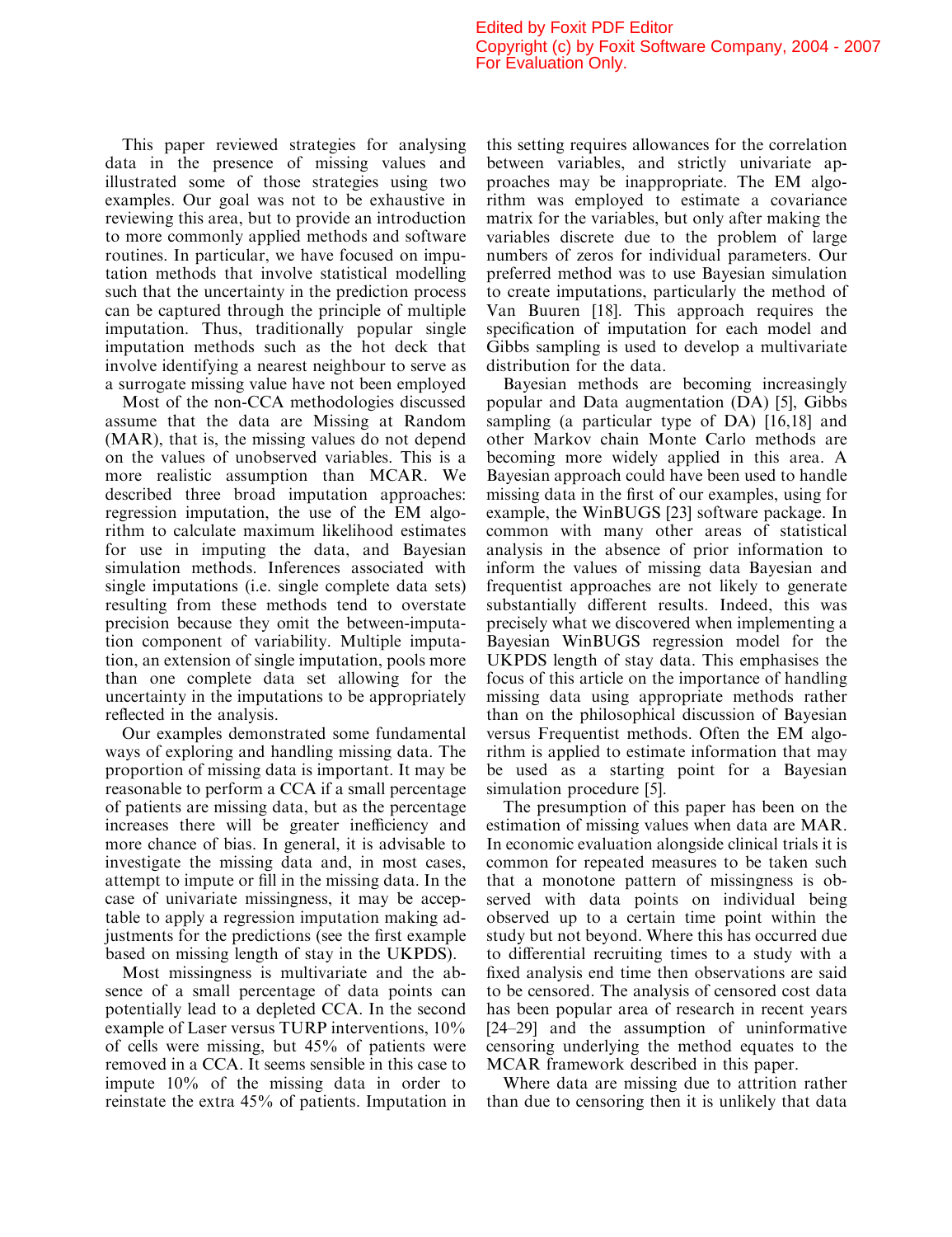are MCAR. Although techniques such as mixed models and generalised estimating equations can be used to make inference from data that are subject to attrition [30] without the need for imputation of missing values, the implicit assumption underlying these methods is MAR. In practice, attrition will often be linked to specific reasons for patients leaving the study early that means censoring is informative and missing values are NMAR. In such situations, these reasons underlying the attrition need to be fully explored. It may be appropriate to correct potential biases using techniques developed in econometrics sample selection literature [31] that deal with nonrandom drop out in panel data [32]. Alternatively, methods for informative drop out have been developed in the statistics literature for longitudinal (or panel) data [30]. In general the additional assumptions necessary for handling missing information that are NMAR can often be quite limiting and may prove to be untestable – leading to a reliance on sensitivity analysis. One approach to the problem of missing data, therefore, is to collect additional information on missing values. However, this solution only serves to emphasise that imputation methods are not a cure for a poor study design and/or a poor data collection processes. The true solution to the problem of missing data is to efficiently capture all relevant information thereby assuring that the problem does not arise.

# **Software**

A review of software for imputing missing data may be found at www.multiple-imputation.com and in Horton [33]. Below are some of the more widely used programs:

# SAS

- PROC MI (version 8.1) offers three methods for creating the imputed data sets: the regression method, the propensity score method, and the Markov chain Monte Carlo (MCMC). PROC MIANALYZE (version 8.1) is used to combine the results
- PROC MIXED (version 6 onwards) can take subjects with incomplete data into its analysis.
- PRQEX3 (Sample program version 6 onwards) estimates multivariate missing data by sampling from a multivariate normal distribution.
- IVEWARE is a SAS-based application for creating multiple imputations.

(www.sas.com, www.multiple-imputation.com)

### SOLAS 3.0 for Missing Data Analysis

• This is a commercial Windows standalone program by Statistical Solutions Limited. It provides a comprehensive set of tools to perform both single and multiple imputation. (www.statsol.ie)

# S-PLUS

- The MICE program contains S-PLUS (versions) 4.5 onwards) routines for flexible generation of multivariate imputations using Gibbs Sampling. [add-on available from www.multipleimputation.com]
- NORM, CAT, MIX and PAN is S-PLUS software (version 3.4 onwards) for multiple imputation. NORM uses a multivariate normal model. CAT uses a log-linear model for categorical data. MIX relies on the general location model for mixed categorical and continuous data. PAN is used in a panel data setting. [add-on available from www.multipleimputation.com]
- Missing data library for S-PLUS (version 6.0). This library supports model-based missing data, by use of the EM algorithm and data augmentation algorithms. The library incorporates the Schafer algorithms and provides some exploratory missing data tools.
- Oswald is an S-plus library for the analysis of longitudinal data. It includes informative dropout modelling and GEE. [add-on available from lib.stat.cmu.edu/S]

(www.insightful.com)

### **SPSS**

• SPSS Missing Value Analysis<sup>®</sup> is an additional module for SPSS (version 10) that provides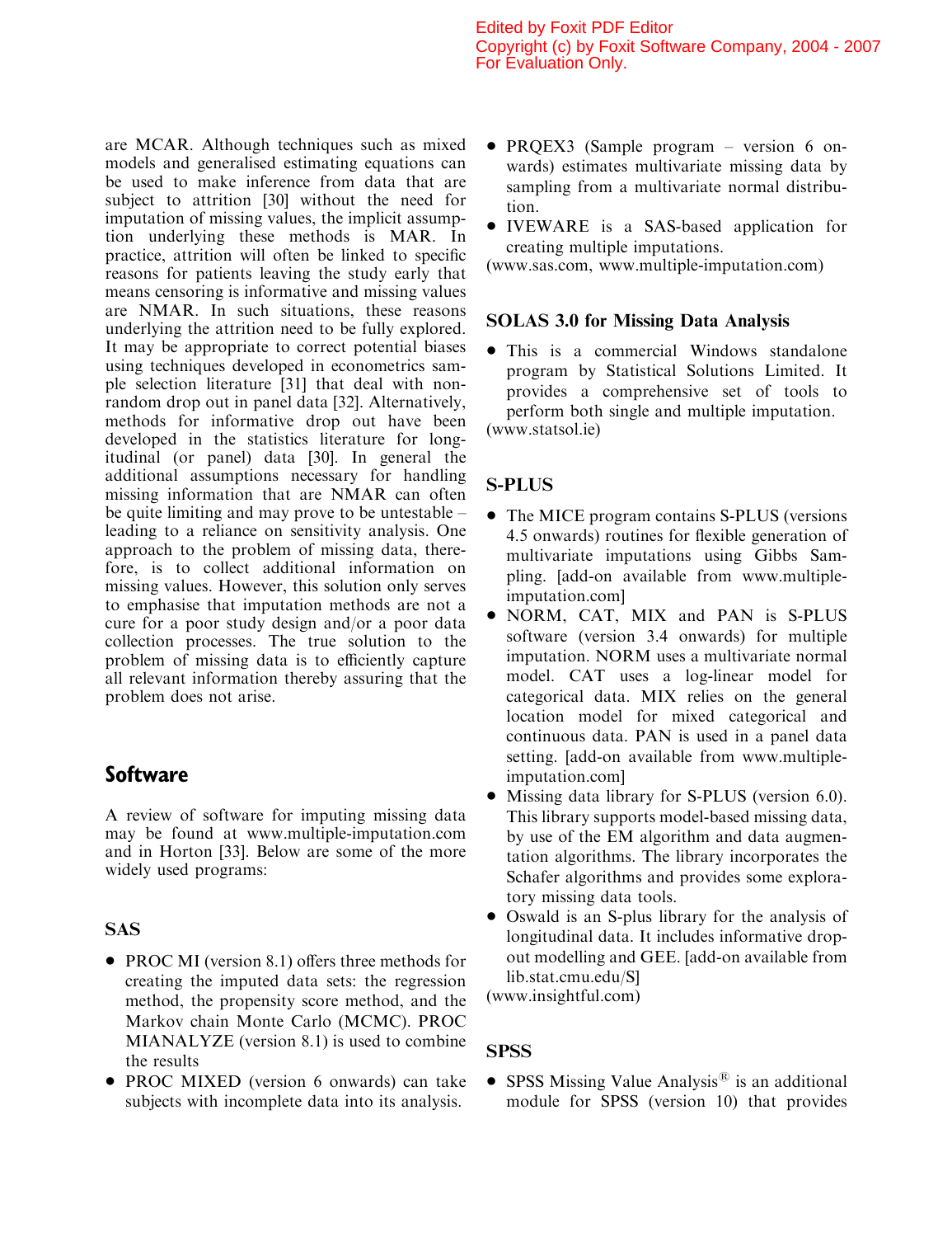graphical tools to investigate missing data, and imputes missing data using the EM and regression algorithms.

(www.spss.com)

### **STATA**

- Sg116(.1) performs hot-deck imputation for missing data.
- Sg156 performs a weighted logistic regression for data with missing values using the mean score method.
- 'Impute' procedure provides imputed values by best sub-set regression.

(www.stata.com)

#### Acknowledgements

A.B. holds a Public Health Career Scientist award from the UK Department of Health. T.C. is funded by an NHS Training Fellowship in Medical Statistics. An earlier version of this paper was presented at the July 1999 meeting of the UK Health Economists' Study Group held in Aberdeen. We wish to thank two anonymous referees for their constructive comments, although remaining errors are our own responsibility.

### **References**

- 1. Johnston KJ, Buxton MJ, Jones DR, Fitzpatrick R. Assessing the costs of healthcare technologies in clinical trials. Health Technol Assess 1999; 3(6): 1–76.
- 2. Coast J, Richards SH, Peters TJ, Gunnell DJ, Darlow MA, Pounsford J. Hospital at home or acute hospital care? A cost minimisation analysis. Br Med J 1998; 316(7147): 1802-1806.
- 3. Roberts TE. Economic evaluation and randomised controlled trial of extracorporeal membrane oxygenation: UK collaborative trial. The Extracorporeal Membrane Oxygenation Economics Working Group. Br Med J 1998; 317(7163): 911–915.
- 4. Little RJA, Rubin DB. Statistical Analysis with Missing Data. John Wiley & Sons, New York, 1987.
- 5. Buck SF. A method of estimation of missing values in multivariate data suitable for use with an electronic computer. J Roy Stat Soc Series B 1960; 22(2): 302–306.
- 6. Brick JM, Kalton G. Handling missing data in survey research. Stat Meth Med Res 1996; 5: 215–238.
- 7. Little RJA, Su HL. Item non-response in panel surveys. In Panel Surveys, Kasprzyk D, Duncan G, Kalton G (eds). Wiley: New York, 1989.
- 8. Hanson RH. US Bureau of the Census (ed.). The current population survey: design and methodology. Technical paper No. 40. Washington: 2001.
- 9. Rubin DB. Statistical matching, file concentration with adjusted weights and multiple imputations. J Business Econ Stat 1986; 4: 87–94.
- 10. Polsky D, Glick H. Estimating medical costs from incomplete follow-up data [abstract]. Value Health 1999; 2(3): 229
- 11. Schafer JL. Analysis of Incomplete Multivariate Data. Chapman & Hall: London, 1997.
- 12. Wu CFJ. On the convergence properties of the EM algorithm. Ann Stat 1983; 11: 95–103.
- 13. Rubin DB, Schenker N. Multiple imputation for interval estimation from simple random samples with ignorable non-response.  $\overline{J}$  Am Stat Assoc 1986; 81: 366–374.
- 14. Rubin DB. Multiple Imputation for Nonresponse in Surveys. Wiley: New York, 1987.
- 15. Schafer JL. Multiple imputation: a primer. Stat Meth Med Res 1999; 8: 3–16.
- 16. Gelfand AE, Smith AFM. Sampling-based approaches to calculating marginal densities. J Am Stat Assoc 1990; 85: 398-409.
- 17. Tanner MA, Wong WH. The calculation of posterior distributions by data augmentation. J Am Stat Assoc 1987; 82: 528-550.
- 18. van Buuren S, Boshuizen HC, Knook DL. Multiple imputation of missing blood pressure covariates in survival analysis. Stat Med 1999; 18(6): 681–694.
- 19. UKPDS Study Group. Tight blood pressure control, risk of macrovascular and microvascular complications in type 2 diabetes: UKPDS 38. UK prospective diabetes study group. BMJ 1998; 317(7160): 703–713.
- 20. Box GEP, Cox DR. An analysis of transformations. J Roy Stat Soc Series B 1964; 2: 211–243.
- 21. Duan N. Smearing Estimate: A Nonparametric Retransformation Method. J Am Stat Assoc 1983; 78: 605–610.
- 22. Keoghane SR, Lawrence KC, Gray AM, Chappel DB, Hancock AM, Cranston DW. The Oxford Laser Prostate Trial: economic issues surrounding contact laser prostatectomy. BJU Int 1996; 77(3): 386–390.
- 23. WinBUGS 1.3 [computer program]. Spiegelhalter DJ, Thomas A, Best N et al. 1.3. Cambridge University: MRC Biostatistics Unit; 2000.
- 24. Fenn P, McGuire A, Phillips V, Backhouse M, Jones D. The analysis of censored treatment cost data in economic evaluation. Med Care 1995; 33(8): 851–863.
- 25. Etzioni RD, Feuer EJ, Sullivan SD, Lin D, Hu C, Ramsey SD. On the use of survival analysis techniques to estimate medical care costs. J Health Econ 1999; 18(3): 365–380.